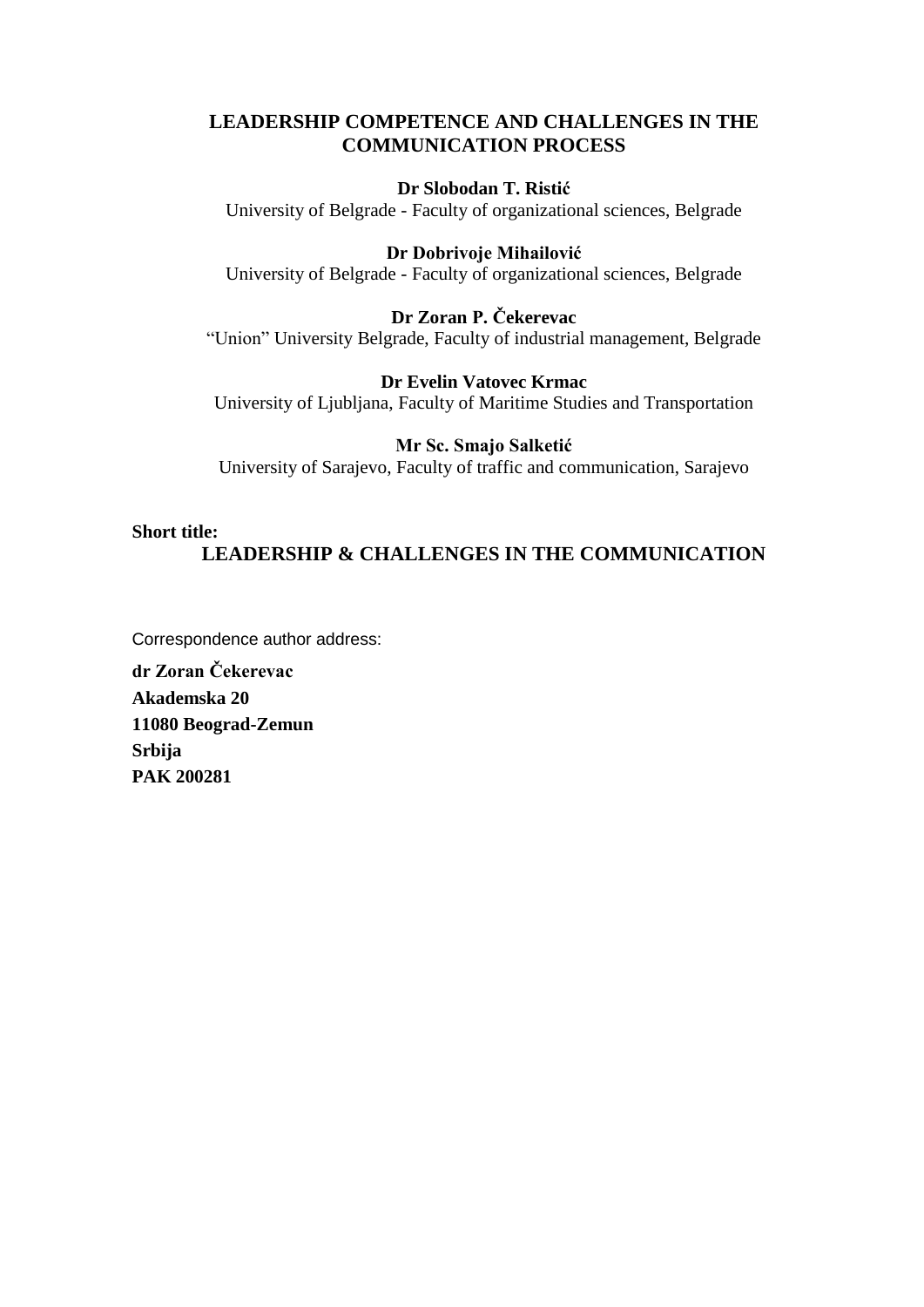*Abstract: The paper considers business communication process, and specially the barriers in communications. Here are presented some models of development of leadership skills. Special attention is paid to David Kolb's polar dimensions of learning, and to the U.S. Army postulated eleven principles that can help officers to become leaders, be leaders, know and work. Barriers in communication are analyzed through a processing and an analysis of 24 question poll results. In the paper, based on the statistically verified hypotheses, it is concluded that the obtained results confirm that individual characteristics of business people and their organizational status impact the quality and effectiveness of communications they establish.*

*Key words: leadership, communication process, Kolb's model, Scheffé's method.*

### **INTRODUCTION**

Constant polemic discussions between theorists "leaders are born" and "leaders are made", or the question: "Can leadership be learned?" seem not to exist any more. There is a generally accepted standpoint in contemporary practice that the effective leadership is one of the keys of corporative success; therefore, there is an increasing need for leadership abilities and skills. There is an entire business nowadays in developed countries called "development of leadership" based on the understanding that leadership skills, their motivation and abilities can be developed and improved.

The official statistical data from the end of the  $20<sup>th</sup>$  century and the beginning of the 21<sup>st</sup> century show that the rate of failure among top managers in corporations of world's leading economy is almost 50 per cent and that failure is attributed to a lack of leadership skills not to operative or technical skills of an individual. The strategic studies that exist for about 25 years have shown that the biggest cause of stress at workplace is incompetent managing. These and other relevant data indicate the conclusion that the effective leadership is the primary factor of organizational success, because of which nowadays more and more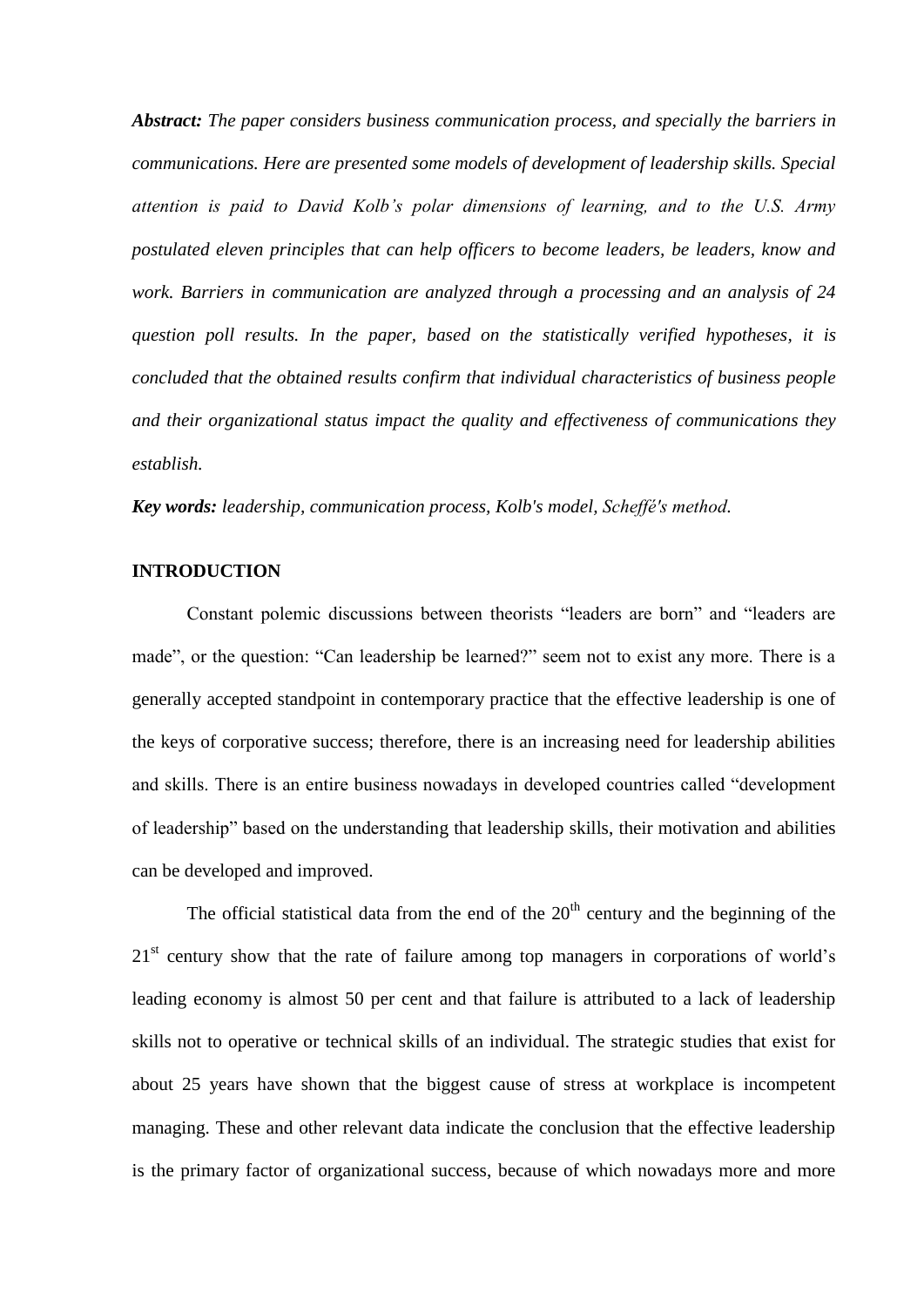attention is paid to leadership and leadership skills. Earlier practice according to which only the most ambitious and promising managers were taking the leadership training courses twice or three times during their career, now has changed and this type of training is being organized presently a lot more often and for the managers of all levels in a hierarchical structure.

According to its phenomenological status and neurophysiologic origin skills are at a turn of abilities and experiences, partly inherited, and partly learned. Because of that, it is difficult to systemize according to forms, because they are treated at the same time as knowledge and as disposition.

In available literature it is almost impossible to find examples of classification of person's skills. This is the consequence of extreme complexity and uncertainty of this phenomenon. After all, some classifications are possible. If we apply the established model that exists for skills typology then we could put all the skills into four groups:

- Intellectual skills
- Sensory skills
- Motor skills and
- Sensor-motor skills

To consider individual causes of organizational behavior the most important are intellectual skills although that kind of skills is very rarely seen in literature. Those could be cognitive skills related to a human intellect and the power of thinking and judging, but those skills are almost always seen as abilities. (Cekerevac & Ristic, 2006) Within the context of organizational behavior, intellectual skills often can be divided into managers, leadership, negotiation, communication, sales, social skills, etc.

Many experts believe that communication is a key process that underlies all aspects of organizational operations. (LS, 2002) (Meesala, 2007) (Binneman, 2010) (Artley & Stroh,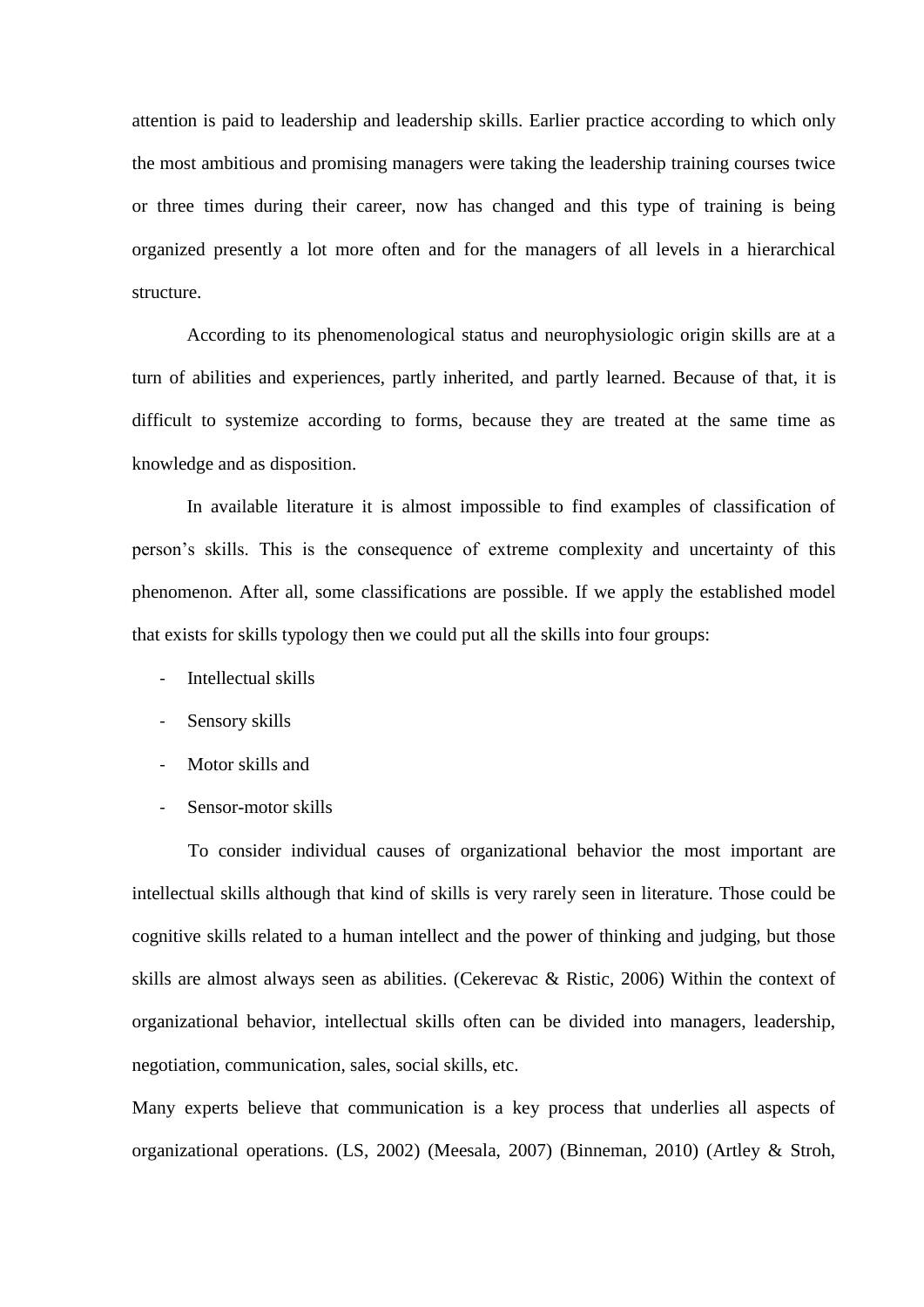2011) . Well-known management theorist Chester Barnard, wrote: "The structure, extent and scope of the organization almost entirely is determined by its communication techniques" (Barnard, 1938) Perhaps the best way to define communications is to consider the remark by Buchanan and Huczyntski, the organizational specialists: "Our communication depends, to a large extent, on how we perceive those around us, their motives and their intentions, and how we perceive or interpret the communication we receive from them." (O'Connor Leggett, 2011)

Contemporary trends in development of leadership skills have two main directions:

- Multiplication of methods of developing leadership skills and
- Emphasis on the importance of emotional leadership characteristics.

Observing the principles of the development of leadership skills, there are numerous models and methods of their improvement. One of the most accepted models of development of those skills is the model proposed by David Witten and Kim Cameron. According to them, development of leadership skills is a process that is cyclically carried out in five phases, namely:

- Evaluation of knowledge and skills,
- Collection of knowledge about effective practices for improving knowledge and skills,
- Case studies,
- Practicing the newly acquired knowledge and skills to cases, and
- Application of learned knowledge and skills in personal work environment.

#### **MODELS OF DEVELOPMENT OF LEADERSHIP SKILLS**

Development of leadership skills are related to each activity that enhances leadership potential and the effects and effectiveness of the organization. Development of leadership skills expands to the development of leadership abilities, knowledge and attitudes of individuals.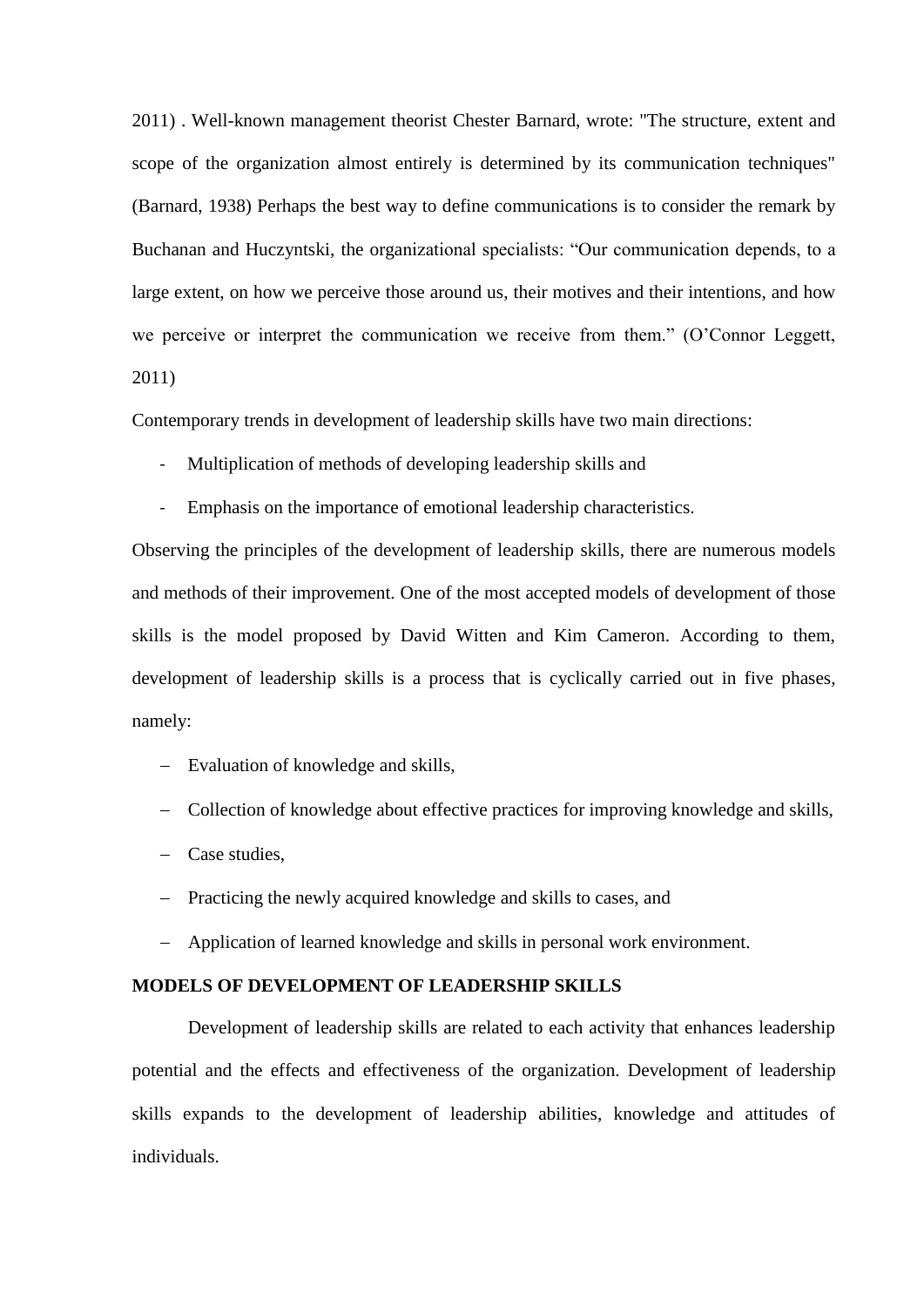The starting point of development is that people differ in general and specific skills, skills that can grow and expand, and those that are related to the effective performance of leadership functions. Different personality characteristics may enhance or diminish the effectiveness of leadership, and require appropriate programs for developing leadership skills, with the assumption that everyone is able to develop leadership effectiveness, with an appropriate concentration, practice and motivation.

Development of leadership skills and their practical application depends on the following variables:

- Individual characteristics of participants;
- The quality and nature of leadership development programs;
- Support of behavioral changes that the supervisor gives to a certain (potential) leader.

Development of leadership skills associated with the overall development of leadership potential including the motivation for progress, high developed desire for achievement, openness to new experiences and skills, however, self-control and other qualities. Basic features of development programs are the integration of a range of development experiences, assessment of key development needs and evaluation of achieved goals. According to David Kolb key concepts in leadership development are:

- Learning from the experience that can be implemented through: concrete experience, observation and reflective practice, the formation of abstract concepts, test new situations (Fig.1);
- Self-efficacy: confidence in their own individual possibilities to achieve desired goals;
- Creating a vision: developing and defining a clear picture of future situation or effect of which is tending to.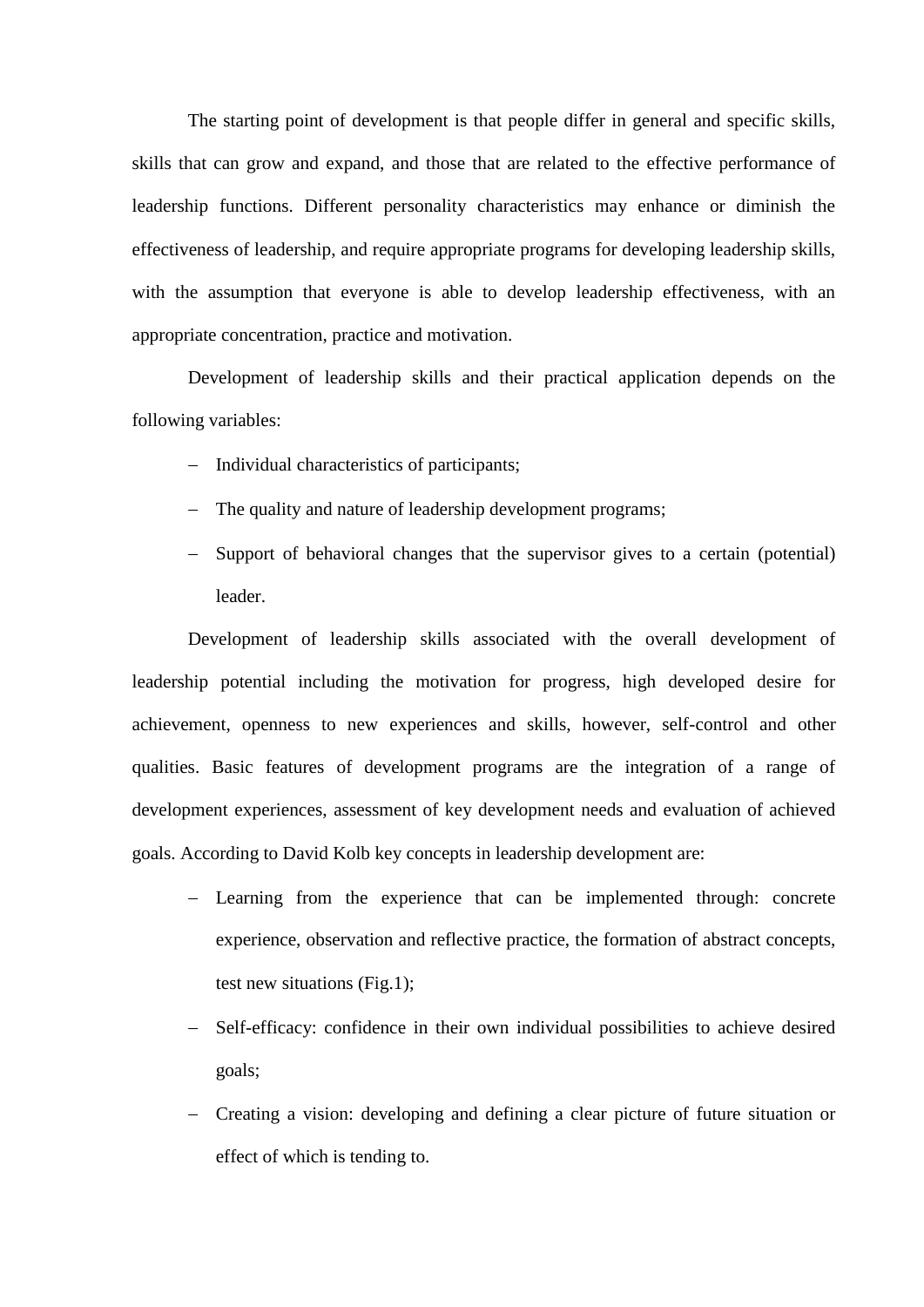

Fig. 1 Kolb's polar dimensions of Learning (left - Killian, 2009) (right - Anon, 2006) Planning succession in a strategic sense requires vision designing of the organization, with the following three dimensions that are critical to establish an effective program of succession:

- The necessary skills and knowledge;
- Perception of the role and level of leadership, and
- Self-efficacy.

For the purpose of developing leadership skills of the command staff, the U.S. Army postulated eleven principles that can help officers to become leaders and be leaders, know and work. (US FM 6-22, 2006) Within these principles some of them are important for this analysis:

- Be competent.
- Search liability and accept responsibility for your decisions.
- Give an example.
- Meet your people and take care of their welfare;
- Share the information with your people.
- Make sure that tasks are understood, supervised and carried out.

For the application of each of these principles it is necessary to establish good communication with subordinates, which implies good communication skills of leaders.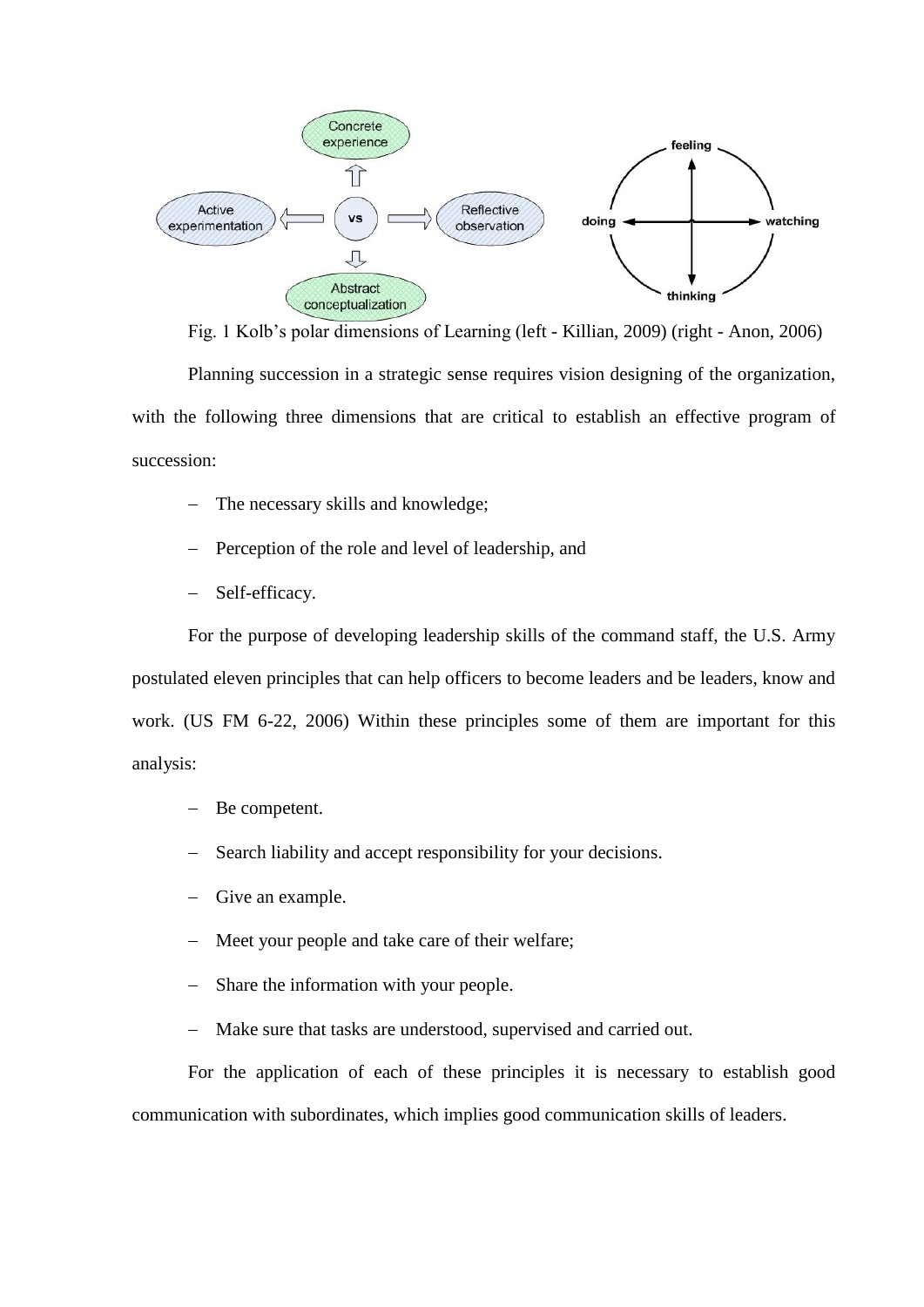This model, developed for the U.S. Navy officer corps, had numerous attempts at civilian applications needs business world. The model of development of leadership potential of US Navy is particularly popular in large international corporations. The principle of "be, know, do" was used in McKinsey & Company. In this world famous group the effectiveness of this model developing leadership potential was being questioned in their own terms of HR management. (Dcamp, 2003)

| BE             | professional                    | Loyal to the organization, selflessly serves it,         |
|----------------|---------------------------------|----------------------------------------------------------|
|                |                                 | responsible,                                             |
|                | a professional with the correct | honest, integrative, bold, clear, creative               |
|                | character                       |                                                          |
| <b>KNOW</b>    | the four factors of leadership  | The follower, leader, communication,<br>the<br>situation |
|                |                                 |                                                          |
|                | yourself                        | strengths and weaknesses of character, level of          |
|                |                                 | knowledge and skills                                     |
|                | human nature                    | needs, emotions and ways of stress dealing               |
|                |                                 | situations                                               |
|                | your work                       | coordination, supervision, evaluation                    |
|                | your organization               | morale and team development of the spirit in the         |
|                |                                 | organization, training, mentoring, counseling            |
| D <sub>O</sub> | focus                           | goal setting, troubleshooting, decision making           |
|                | implement                       |                                                          |
|                | motivate                        |                                                          |

Table 1 The principles of leadership based on the model "**Be-Know-Do**"

Understanding leadership in their own organization can be beneficial for the development of leadership competencies and communication with the people. The goal of this effort is to look at the way the working environment stimulates the expression of leadership and how and why it discourages the development of the same. This primarily reflects the explicit rewards, recognition and promotion, but in many subtle ways - through training programs, social patterns, values, communication systems and so on.

#### **COMMUNICATION PROCESS**

There are a variety of definitions of the term communication, and one of them is that communication is a process by which information is exchanged between individuals through a common system of symbols, signs, or behavior. (Webster, 2011) Communication is also "any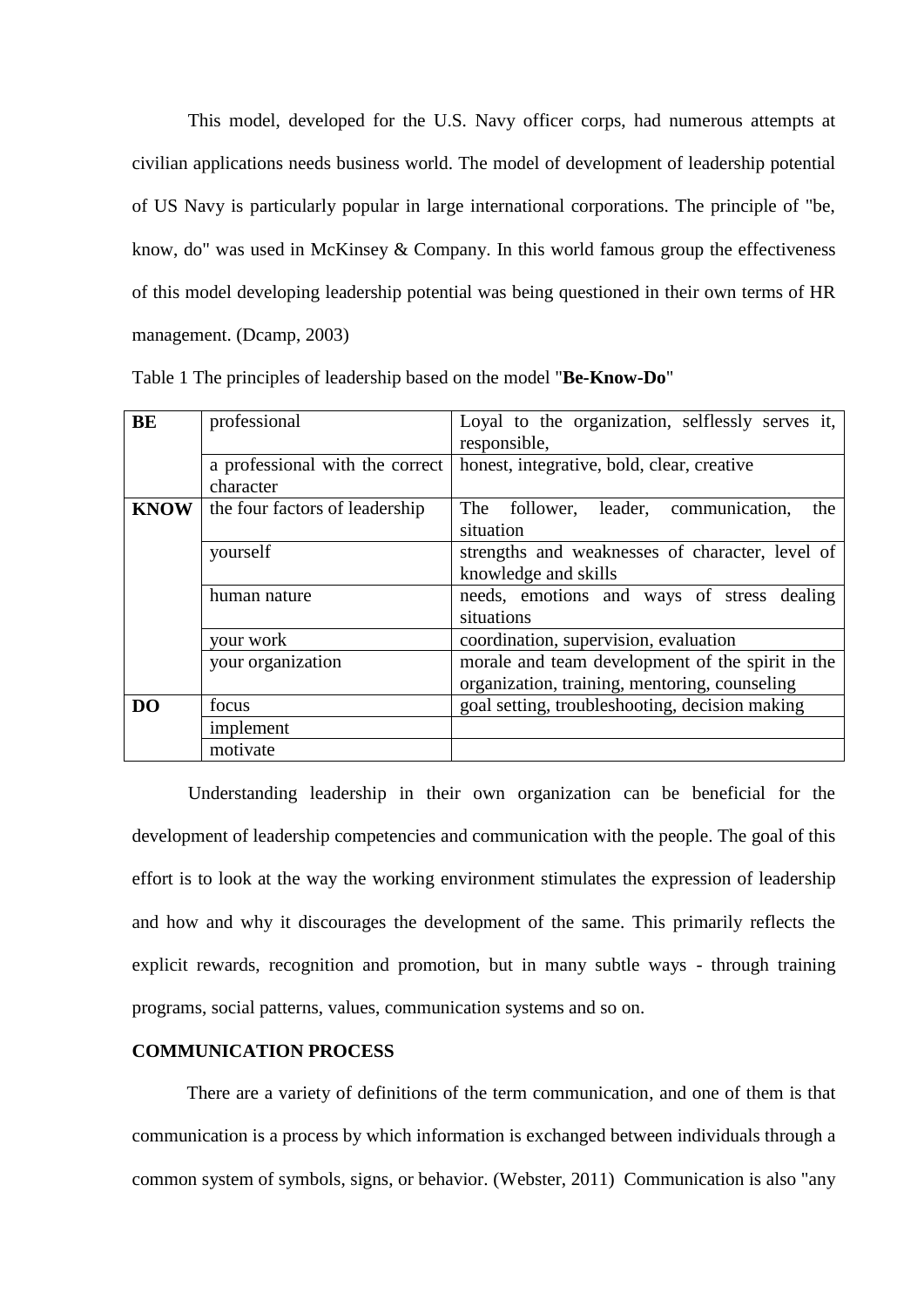act by which one person gives to or receives from another person information about that person's needs, desires, perceptions, knowledge, or affective states. Communication may be intentional or unintentional, may involve conventional or unconventional signals, may take linguistic or nonlinguistic forms, and may occur through spoken or other modes." (ASHA, 1992)

The communication process begins when one party (individual, group or entire organization) has an idea which it wants to transfer to another. Sender's task is to transform an idea into such a form that can be sent to the recipient and that the recipient will understand. (Cekerevac & Ristic, 2006) This is called the **encoding process** - translating ideas into a form, such as written or spoken language, which the recipient can recognize (beside speech, coding covers letters and gestures, intonation, body language, facial expressions and any other resources that can be used to express something). A person encodes information when choosing words to talk with someone personally, or to write a letter. The encoding may be affected by:

- $\hbox{–}$  the situation in which a person is (whether he is angry, hungry);
- person's previous relationship with someone with whom he communicates (hostile, friendly); as well as
- person's understanding of what is the best way to send a message (conciliatory, authoritative).

Having been encoded, the message is ready to be transmitted using a **medium** (word, image, activity such as gestures, mimic, intonation), over one or several **communication channels,** to reach the desired receiver, and using pathways through which information travels. Telephone lines, radio and television signals, fiber-optic cables, and even the airwaves that carry vibrations of our voices are potential communication channels. However, the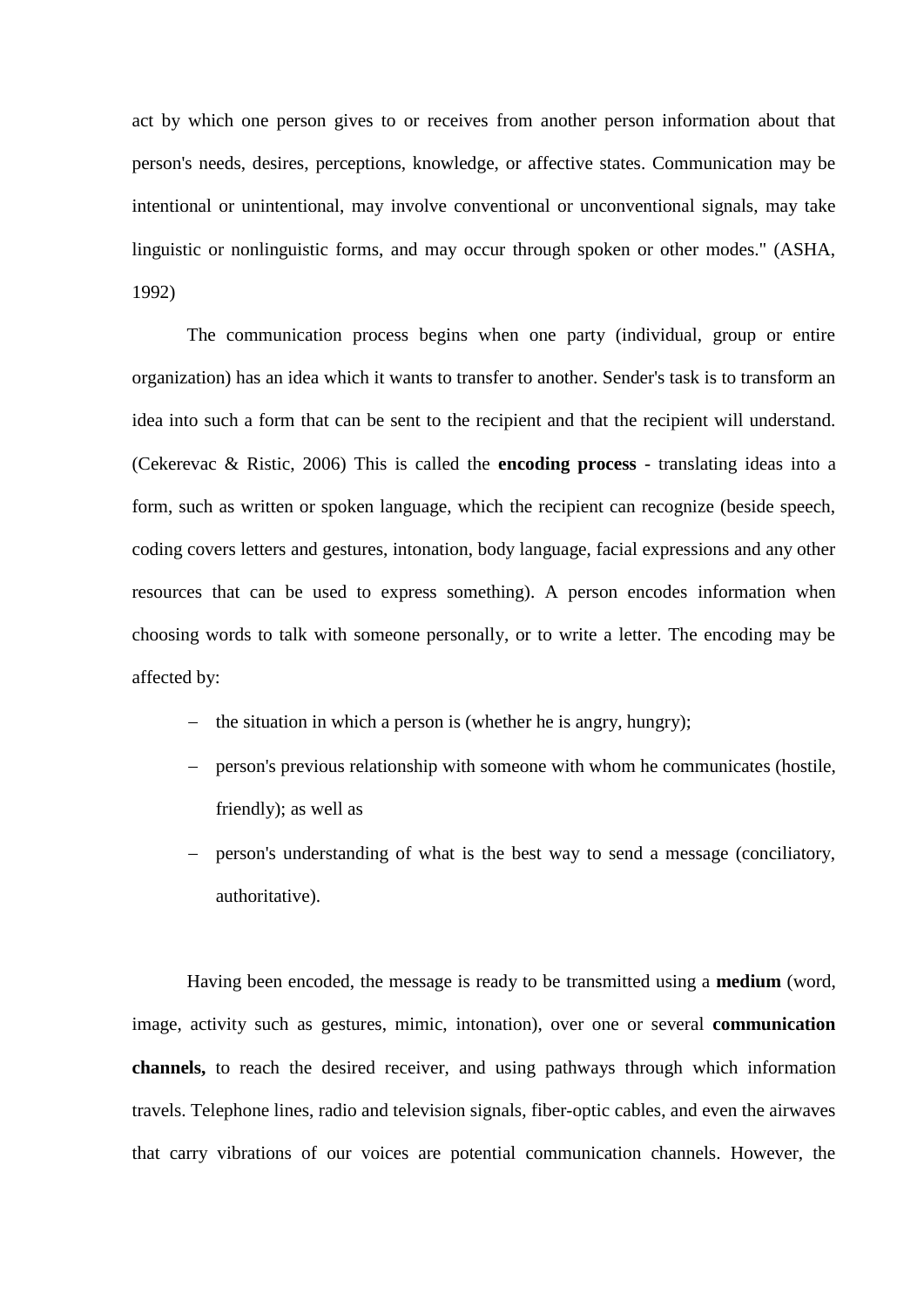manner of sending a communication depends on the encoding method. Visual information – such as images and written words – may be sent via regular mail, currier delivery, sent by a rapid delivery service, or using a growingly popular method such as a modem and PC, fax or satellite. Oral information can be transmitted over telephone lines, radio and television waves, and of course, in an old-fashioned manner, in person. Whichever channel used, the goal is always the same: to send the encoded message accurately to the desired receiver.

Once a message is received, the **process of decoding** begins - converting the message back to the sender's original form. This can involve many different sub-processes, such as comprehending spoken or written words, interpreting facial expressions and similar. To the extent that the receiver has accurately decoded a sender's message, the ideas understood will be those the sender intended to transmit. Message reception and decoding is much more complex than hearing a message. **To hear** something, one simply needs to receive the auditory stimuli, while **listening** implies message perception and interpretation. To be more than just hearing, listening must be **empathic**. Empathy is the action of understanding, being aware of, being sensitive to, and vicariously experiencing the feelings, thoughts, and experience of another of either the past or present without having the feelings, thoughts, and experience fully communicated in an objectively explicit manner. (Webster, 2011). Empathy is also the ability to understand the idea or concept from the speaker's point of view, or to put it more simply, by listening to someone, we not only try to understand the speaker's words but their feelings as well. Unfortunately, many people only hear and not listen.

Once a message has been finally decoded, the process of communication can continue if the receiver sends a new message to the sender. This phase of the process is called **Feedback** – knowledge of the impact of messages on receivers. Receiving feedback allows the sender to determine whether their messages have been correctly understood. Concurrently, the feedback may convince the receiver that their opinion matters to the sender. Once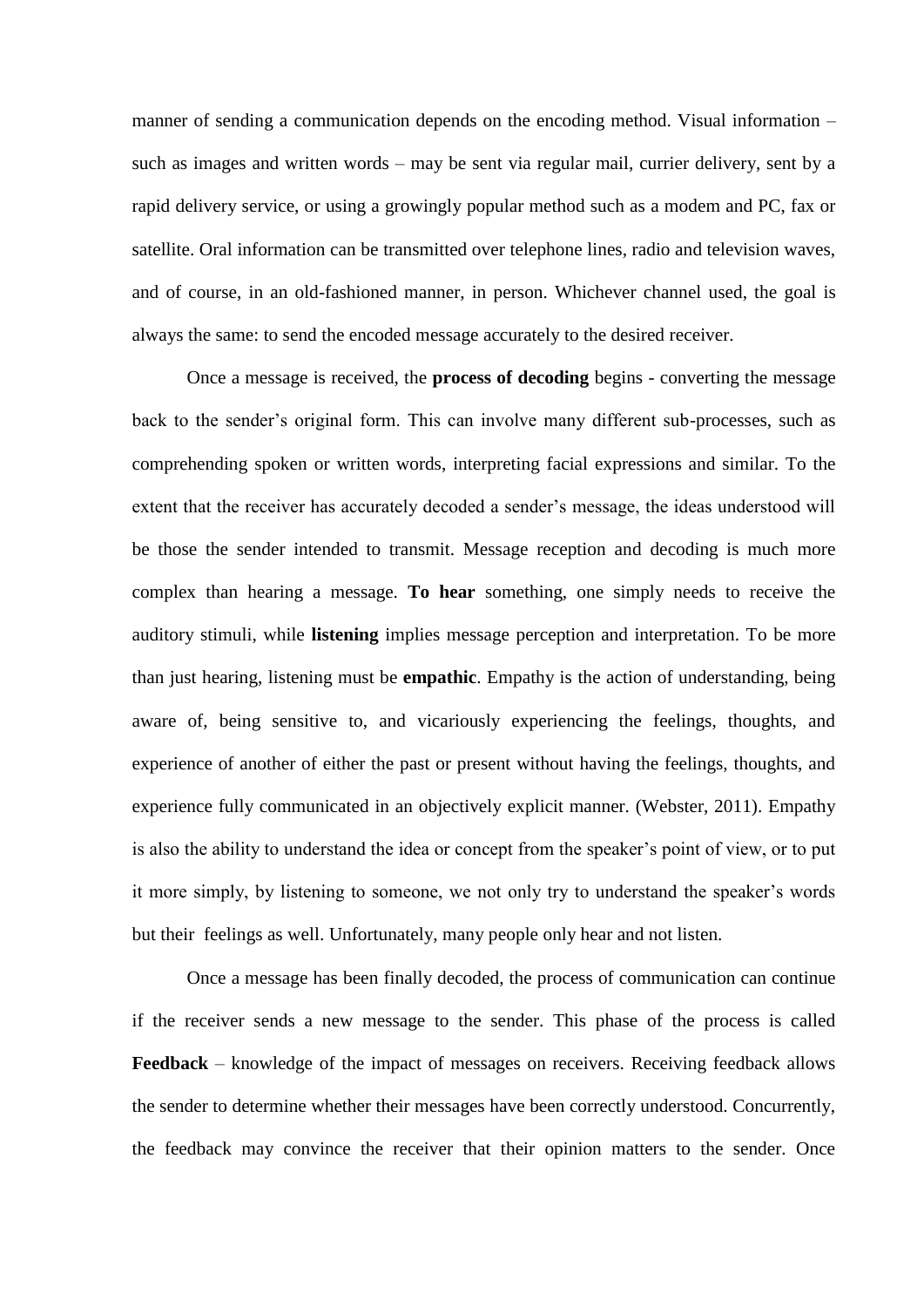received, feedback can trigger another idea from the sender, and thus initiate another cycle of information transmission. Feedback is crucial for the regular communication flow.

The factors that distort the clarity of messages are called a **Noise**. The noise may occur in any phase of communication process. For example, poorly encoded messages (unclearly written) or poorly decoded (incomprehensible), or the presence of static along the communication channels (receiver's attention is diverted from the main message), may result in less effective communication.

## **Communication Barriers**

**Barriers -** Potential obstacles to effective communication arise on several levels, from individual to organizational. (Williams, 2011) The factors affecting the smooth flow of messages are numerous, and they are:

- 1. words,
- 2. people,
- 3. organizational structure.

**Words** are symbols used by a person to express their ides. However, a person's choice of words, manner in which these are used and meaning attributed to them can cause numerous problems. Essentially it is a semantic issue arising out of the meaning of the words used. The one and the same word can mean different things to different people. For example, the word "effectiveness" can mean something good and noble to a manager, while the word "effectiveness" may mean a loss of numerous members, or more work for the same salary to the Union leader.

Although **people** may be the greatest value of an organization, at the same time they represent a great risk to effective communication. Age, character, race, sex, education, origin and many other differences influence the things someone says or hears. (Evans, Hearn, Uhlemann, & Ivey, 2011) Apart from these individual differences that make message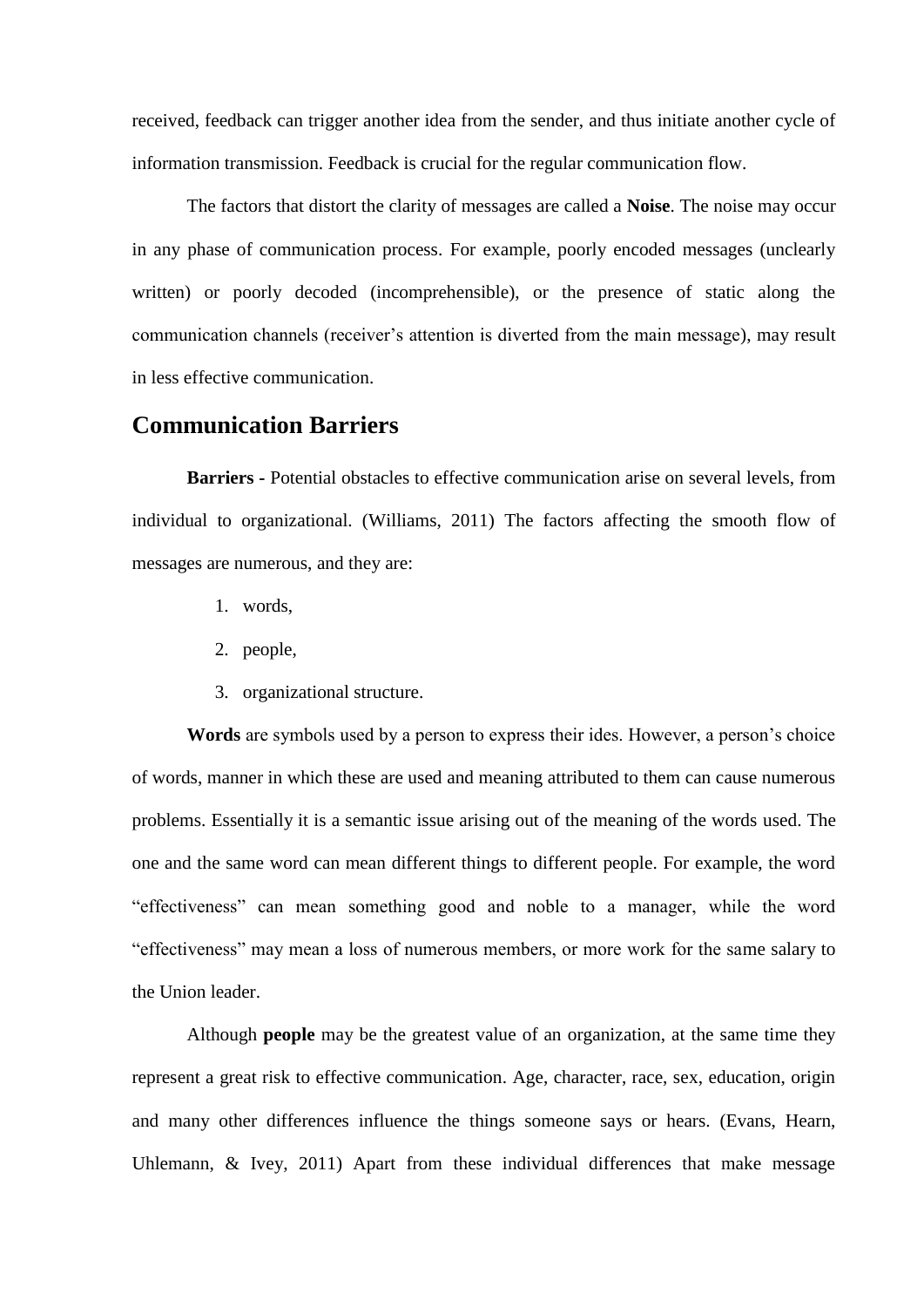transmission more difficult, there is one other barrier called **Filtering** (person hears what they want to hear). Filtering is a result of person's individual needs and interests directing their listening. (Krizan, Merrier, Logan, & Williams, 2008) Insecure employees, more than the secure ones, misrepresent their messages directed to their senior management. Employees striving to achieve success misrepresent their upward messages more often than the employees already deeming themselves as successful. Therefore, the apprehension and anxiety of subordinates affect the accuracy of the upward communication. Additionally, people striving for success and climbing the ladder of hierarchy distort their messages in order to tell bosses what they want to hear.

The last category of barriers to effective communication arises out of the very **organizational structure**. Sometimes it happens that the organizational structure itself and relations among the people are not clearly defined. In these situations it is unclear who is superior and who subordinate, or who is in charge of specific activities, or these situations lack the actual explanations on the stipulated communication channels, or they result in misunderstanding of the goals, or in lack of information about the people it is necessary to cooperate with in the event of specific problems. Other issues may arise, and all of them are consequence of a vague organizational structure.

To sum up, the communication may be improved by better choice of symbols, emphatic listening, repeating, ensuring a feedback, and a clearly defined organizational structure. Many authors list their ten tips on efficient communication (King, 2007) (Mangad, 2011) (Mackin, 2009), but it should be ensured that all participants in communication take care of the following:

- 1. People trust the name;
- 2. Become a master in praising other people;
- 3. Man learns to speak by speaking;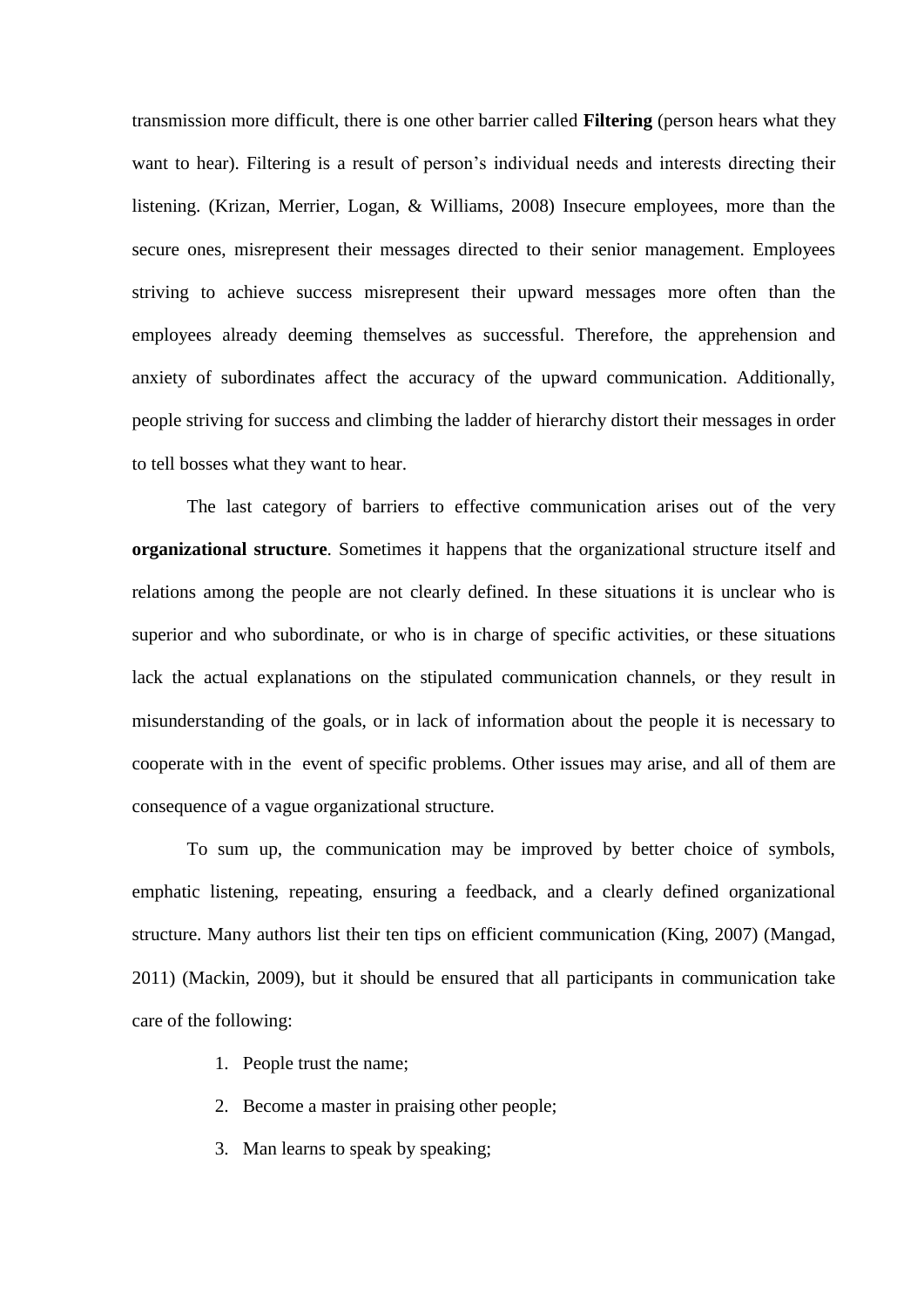- 4. No need to be afraid of the jitters;
- 5. Body posture leaves the first impression, and eyes, voice and competence the second;
- 6. Everything is maintained on respect;
- 7. The number of words is not the decisive factor, but saying them effectively;
- 8. The secret of success lies in the secret of inner peace;
- 9. Practice every day;
- 10. Practice until you master it.

The most important thing is to bear in mind that communication is a skill that is learned during the entire life and no one can say they have mastered all its elements.

# **Research Hypotheses**

The research has been carried out based on the general and individual hypotheses.

General hypothesis:

Individual characteristics of business people and their status within the organization impact the quality and effectiveness of communication they establish.

Individual hypotheses:

- 1. Age of respondents does not have a great impact on the manner of communication of business people
- 2. Education level influences a tendency to plan messages to be sent to your collocutor.
- 3. Respondents having different level of education are significantly different among themselves in terms of their tendency to use a language comprehensible to their **listeners**
- 4. Employees having the education level inadequate for their position pay more attention to non-verbal signals and symbols.
- 5. Type of work impacts communication planning.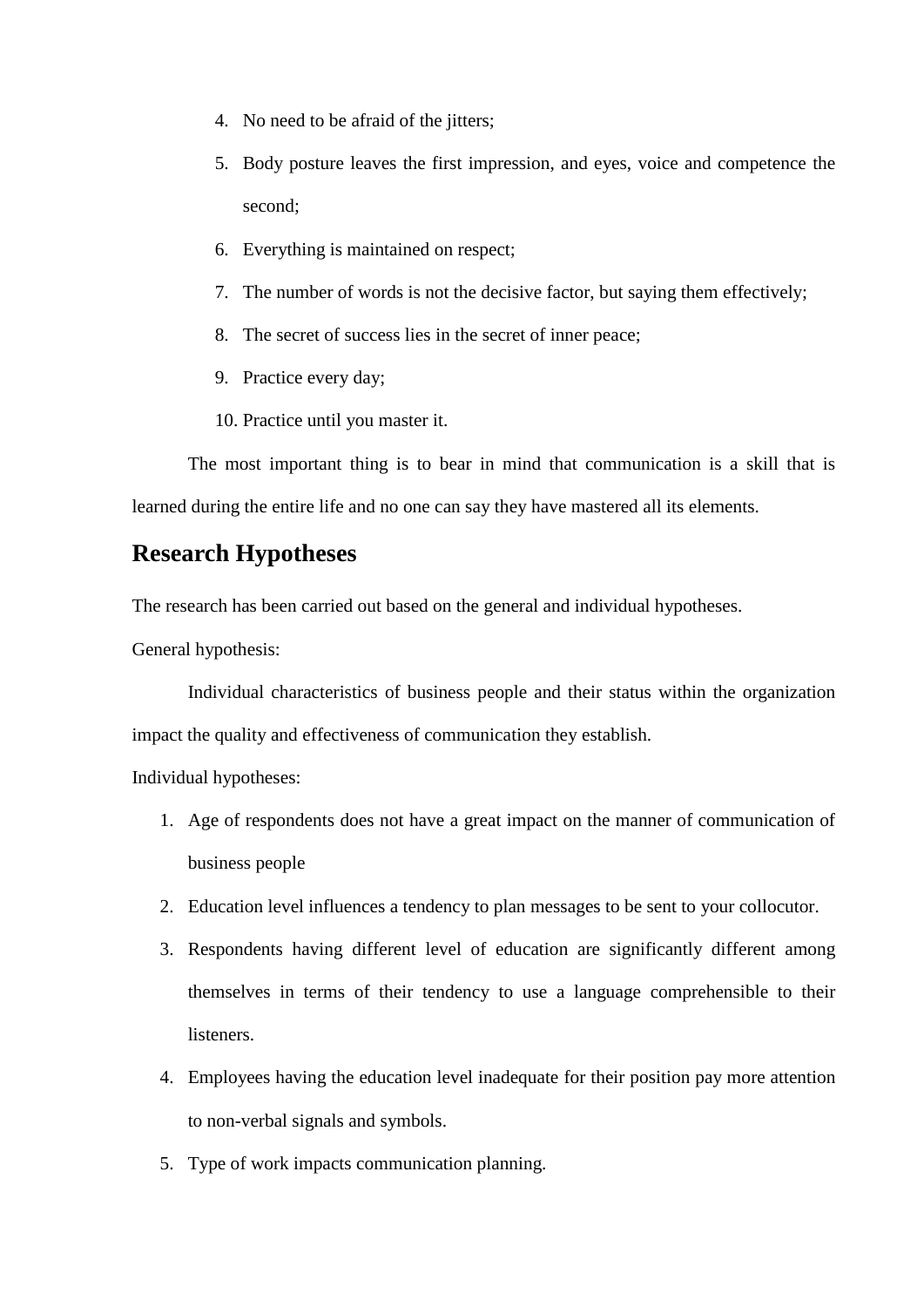## **Processing of Poll Results and Analysis of Results Obtained**

**Descriptive Statistics** mean the statistical methods used for the collection, classification and analysis of statistical data. It is aimed at describing the observed phenomenon or process in measurement domain.

Analysis of the results obtained by the poll will be presented using the variance analysis. *Variance* is the arithmetic mean of the square of X values deviation from their arithmetic mean.

$$
S^{2} = \frac{1}{N} \sum_{i=1}^{N} (X_{i} - \overline{x})^{2}
$$

Positive value of the variance root represents the **Standard Deviation**  $(S = +\sqrt{S^2})$ .

This statistical technique is used for the analysis of statistical significance of differences between respondents of different age. In statistics, a result is called statistically significant if it is unlikely to have occurred by chance. The significance level is usually denoted by the symbol α *(alpha)*.

In here presented research statistical significance is expressed in units of "σ" *(sigma)*, the standard deviation of a normal distribution. A statistical significance of "nσ" can be converted into a value of α via use of the function Φ which is the cumulative distribution function of the standard normal distribution  $\alpha = I - \Phi(n)$ . The term significance level is used to refer to a pre-chosen probability and the term "p-value" is used to indicate a probability that one calculates after a given study. Popular levels of significance are 10% (0.1), 5% (0.05), 1% (0.01), 0.5% (0.005), and 0.1% (0.001).

The p-value, calculated probability, is defined as the estimated probability of rejecting the null hypothesis of the study question when that hypothesis is true. If test of significance gives a p-value lower than the  $\alpha$ -level, the null hypothesis is thus rejected. Such results are informally referred to as "statistically significant". (Anon., 2011)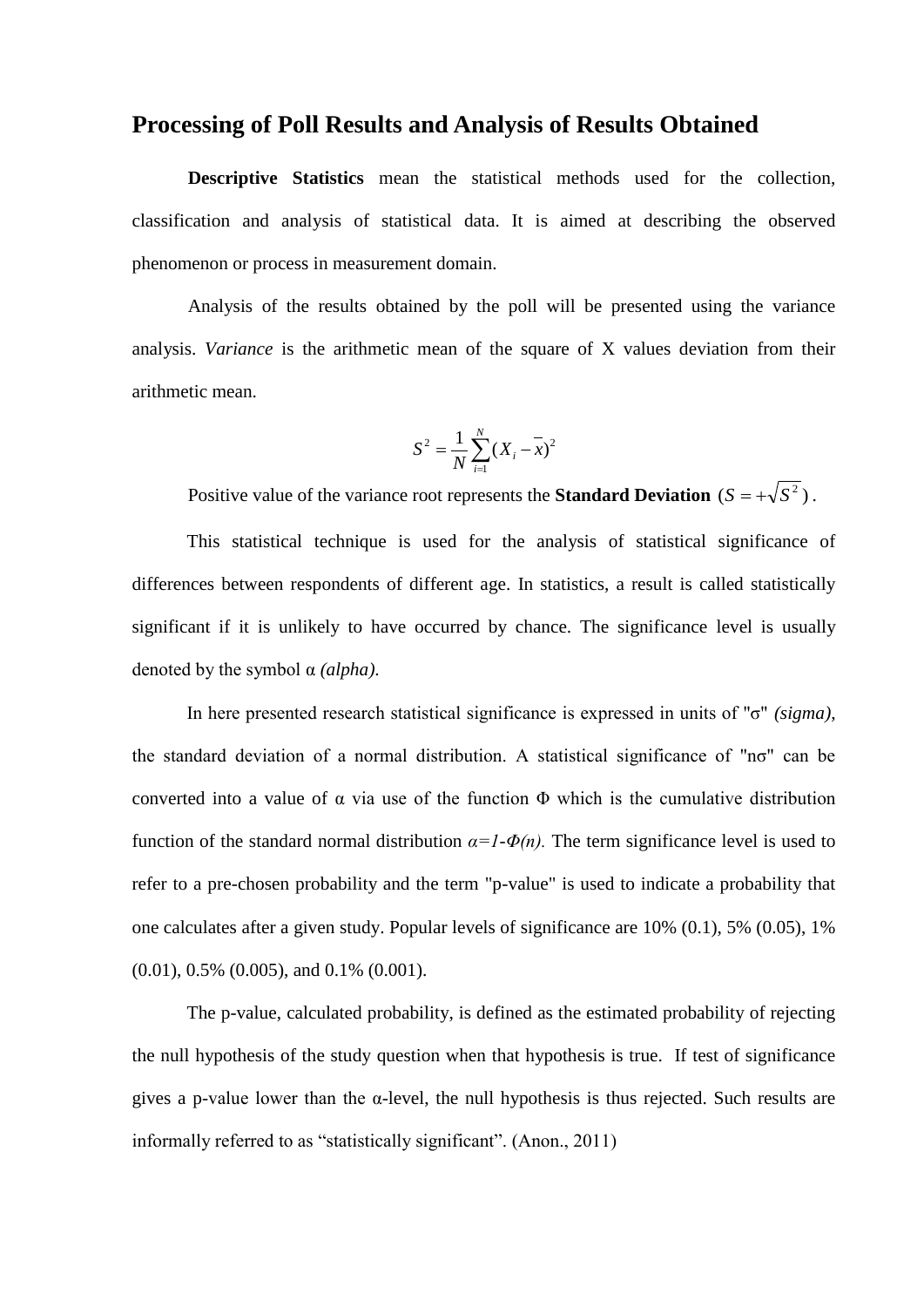The cumulative distribution function of a random variable X can be defined in terms of its probability density function f as  $F(x) = P(X \le x) = \sum_{X \le x}$  $= P(X \leq x) =$ *X x*  $F(x) = P(X \leq x) = \sum P(x)$ 

A random variable X has density f.

The poll consisted of 24 questions, shown in Table 2, the respondents were asked. This Table also shows a part of results obtained by the analysis of statistical significance for the following four groups, namely:

- 1. The statistical significance of difference between respondents of different age;
- 2. The statistical significance of difference between respondents of different level of qualification;
- 3. The statistical significance of differences with respect to whether the job suits the qualifications; and
- 4. The statistical significance of differences with respect to workplace.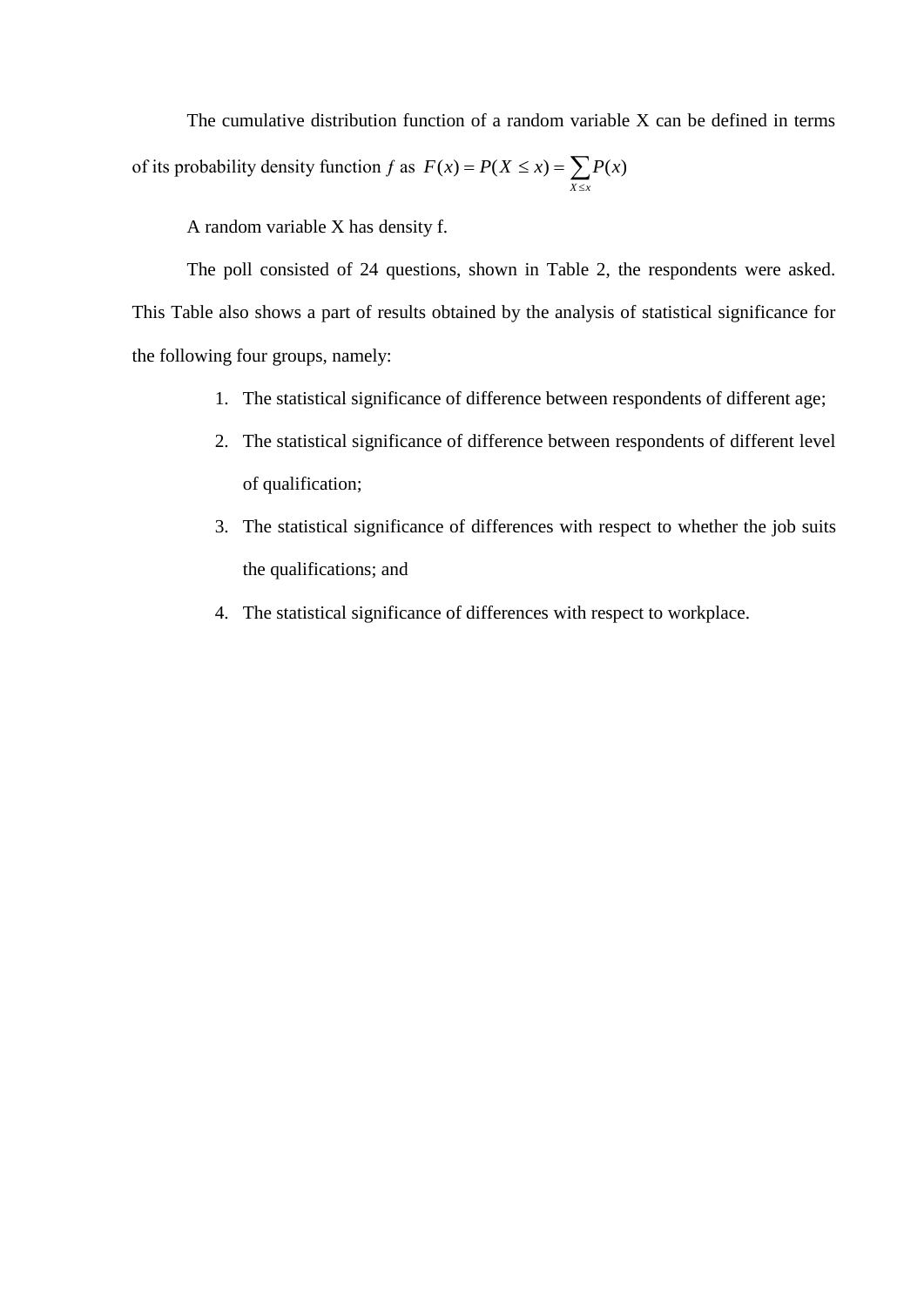# Table 2 Statistical significance of differences

|                                                                                 |              | The statistical<br>significance of difference<br>between respondents of<br>different age |                |             | The statistical significance<br>of difference between<br>respondents of different<br>level of qualification |                | The statistical<br>significance of<br>differences with | respect to whether the<br>job suits qualifications | The statistical<br>significance of<br>differences with<br>respect to workplace |              |                |                |
|---------------------------------------------------------------------------------|--------------|------------------------------------------------------------------------------------------|----------------|-------------|-------------------------------------------------------------------------------------------------------------|----------------|--------------------------------------------------------|----------------------------------------------------|--------------------------------------------------------------------------------|--------------|----------------|----------------|
|                                                                                 | $\mathbf{F}$ | $"_{\sigma"$<br>(Sigma)                                                                  | df             | $\mathbf F$ | $"_{\sigma"$<br>(Sigma)                                                                                     | df             | $\mathbf{F}$                                           | $"_{\sigma"$<br>(Sigma)                            | df                                                                             | $\mathbf{F}$ | "σ"<br>(Sigma) | df             |
| Communication is an integral part of my job                                     | 2.156        | 0.118                                                                                    | $\overline{2}$ | 0.004       | 0.996                                                                                                       | $\overline{c}$ | 0.379                                                  | 0.768                                              | $\mathcal{D}$                                                                  | 2.358        | 0.096          | $\sqrt{2}$     |
| I use different forms of communication                                          | 2.734        | 0.067                                                                                    | $\overline{2}$ | 3.661       | 0.027                                                                                                       | $\overline{c}$ | 8.540                                                  | 0.000                                              | $\overline{2}$                                                                 | 6.877        | 0.001          | $\sqrt{2}$     |
| I plan my messages                                                              | 2.654        | 0.072                                                                                    | $\overline{2}$ | 12.167      | 0.000                                                                                                       | $\overline{2}$ | 6.869                                                  | 0.000                                              | $\overline{2}$                                                                 | 6.382        | 0.002          | $\sqrt{2}$     |
| Spontaneous communication is better than the official one                       | 1.882        | 0.154                                                                                    | $\overline{2}$ | 0.023       | 0.977                                                                                                       | $\sqrt{2}$     | 1.466                                                  | 0.224                                              | 3                                                                              | 5.622        | 0.004          | $\sqrt{2}$     |
| I find it hard to express my feelings                                           | 1.442        | 0.238                                                                                    | $\overline{2}$ | 0.072       | 0.931                                                                                                       | $\overline{2}$ | 2.418                                                  | 0.067                                              | $\overline{3}$                                                                 | 3.348        | 0.037          | $\sqrt{2}$     |
| I react on the first ball                                                       | 1.484        | 0.229                                                                                    | $\overline{2}$ | 4.415       | 0.013                                                                                                       | $\overline{2}$ | 5.777                                                  | 0.001                                              | 3                                                                              | 5.814        | 0.003          | $\overline{2}$ |
| Priority of communication lies in the choice of group                           | 1.477        | 0.23                                                                                     | $\overline{2}$ | 1.535       | 0.217                                                                                                       | $\overline{2}$ | 5.102                                                  | 0.002                                              | 3                                                                              | 0.597        | 0.551          | $\sqrt{2}$     |
| It is all right to interrupt my collocutor if I have something to add           | 0.164        | 0.849                                                                                    | $\overline{2}$ | 1.283       | 0.279                                                                                                       | $\overline{2}$ | 4.291                                                  | 0.006                                              | 3                                                                              | 0.605        | 0.547          | $\sqrt{2}$     |
| Sad news should be delivered immediately                                        | 1.412        | 0.245                                                                                    | $\sqrt{2}$     | 4.684       | 0.010                                                                                                       | $\sqrt{2}$     | 2.718                                                  | 0.045                                              | 3                                                                              | 5.929        | 0.003          | $\overline{2}$ |
| Language which a listener comprehends                                           | 0.525        | 0.592                                                                                    | $\overline{2}$ | 5.874       | 0.003                                                                                                       | $\sqrt{2}$     | 2.201                                                  | 0.088                                              | 3                                                                              | 1.445        | 0.237          | $\overline{2}$ |
| When I do not understand something, I ask                                       | 0.542        | 0.582                                                                                    | $\overline{2}$ | 1.493       | 0.227                                                                                                       | $\overline{2}$ | 0.802                                                  | 0.494                                              | 3                                                                              | 8.071        | 0.000          | $\overline{2}$ |
| Different point of view                                                         | 7.065        | 0.001                                                                                    | $\overline{2}$ | 7.886       | 0.000                                                                                                       | $\overline{2}$ | 1.760                                                  | 0.155                                              | 3                                                                              | 0.685        | 0.505          | $\overline{2}$ |
| The same communication style                                                    | 2.863        | 0.059                                                                                    | $\overline{2}$ | 0.338       | 0.713                                                                                                       | $\overline{2}$ | 3.735                                                  | 0.012                                              | $\mathcal{E}$                                                                  | 2.165        | 0.117          | $\sqrt{2}$     |
| I find it hard to express my feelings                                           | 2.412        | 0.092                                                                                    | $\overline{2}$ | 1.434       | 0.240                                                                                                       | $\overline{c}$ | 1.700                                                  | 0.167                                              | $\overline{3}$                                                                 | 3.391        | 0.035          | $\overline{2}$ |
| Even when I what someone wants to say I wait for them to say<br>and then answer | 1.088        | 0.338                                                                                    | $\overline{2}$ | 3.334       | 0.037                                                                                                       | $\overline{2}$ | 10.074                                                 | 0.000                                              | 3                                                                              | 0.018        | 0.982          | $\mathfrak{2}$ |
| When I give instructions, I ask for a feedback                                  | 9.548        | $\overline{0}$                                                                           | 2              | 0.412       | 0.663                                                                                                       | $\overline{2}$ | 0.445                                                  | 0.721                                              | 3                                                                              | 1.521        | 0.22           | $\overline{2}$ |
| Individuals with a problem in communication                                     | 1.795        | 0.168                                                                                    | $\overline{2}$ | 2.793       | 0.063                                                                                                       | $\overline{2}$ | 3.604                                                  | 0.014                                              | 3                                                                              | 6.44         | 0.002          | $\sqrt{2}$     |
| I address the responsible person                                                | 3.344        | 0.037                                                                                    | $\overline{2}$ | 0.075       | 0.928                                                                                                       | $\overline{2}$ | 0.372                                                  | 0.773                                              | $\overline{3}$                                                                 | 0.888        | 0.413          | $\sqrt{2}$     |
| I take written communication seriously                                          | 0.07         | 0.933                                                                                    | $\overline{2}$ | 3.354       | 0.036                                                                                                       | $\overline{c}$ | 3.332                                                  | 0.02                                               | 3                                                                              | 1.189        | 0.306          | $\overline{2}$ |
| I focus my concentration on details                                             | 2.496        | 0.084                                                                                    | $\overline{2}$ | 2.191       | 0.114                                                                                                       | $\overline{2}$ | 1.949                                                  | 0.122                                              | 3                                                                              | 0.765        | 0.466          | $\sqrt{2}$     |
| I use humor in communication                                                    | 2.608        | 0.076                                                                                    | $\overline{2}$ | 0.439       | 0.645                                                                                                       | $\overline{2}$ | 1.393                                                  | 0.245                                              | $\overline{3}$                                                                 | 0.072        | 0.931          | $\sqrt{2}$     |
| I also pay attention to non-verbal speech                                       | 0.263        | 0.769                                                                                    | $\overline{2}$ | 1.470       | 0.232                                                                                                       | $\overline{c}$ | 5.220                                                  | 0.002                                              | 3                                                                              | 1.497        | 0.226          | $\overline{2}$ |
| I pay attention that non-verbal signals are consistent with the<br>verbal ones  | 0.390        | 0.678                                                                                    | $\overline{2}$ | 1.885       | 0.154                                                                                                       | $\overline{2}$ | 3.041                                                  | 0.029                                              | 3                                                                              | 1.366        | 0.257          | $\overline{2}$ |
| I look straight in the eye                                                      | 1.391        | 0.25                                                                                     | $\overline{2}$ | 2.236       | 0.109                                                                                                       | $\overline{2}$ | 1.07                                                   | 0.362                                              | 3                                                                              | 0.718        | 0.488          | 2              |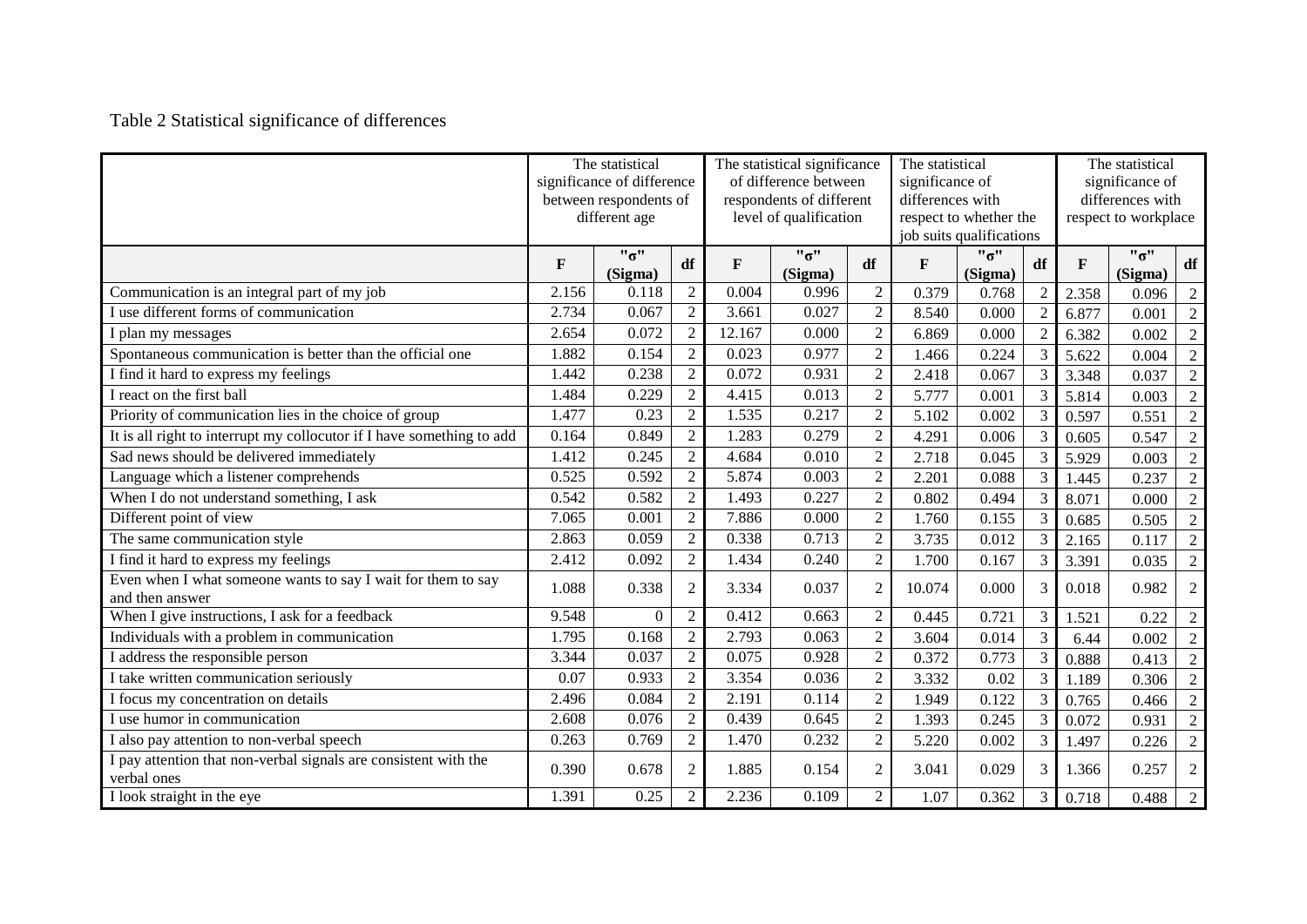| Legend: $++$ Suits fully;<br>+ - Mainly suits;           |                  |                  | - - Does not suit       |         | EXJ – Executive jobs DMJ – Direct managerial jobs MHMJ – Middle and high managerial jobs |                                |                           |          |                                 |               |                           |                   |            |             |                           |         |
|----------------------------------------------------------|------------------|------------------|-------------------------|---------|------------------------------------------------------------------------------------------|--------------------------------|---------------------------|----------|---------------------------------|---------------|---------------------------|-------------------|------------|-------------|---------------------------|---------|
| Dependent variable                                       | Age              |                  | AS1-<br>AS <sub>2</sub> | "σ"     |                                                                                          | Level of<br>qualifications     | $AS1-$<br>AS <sub>2</sub> | "o"      | Qualifications<br>match the job |               | $AS1-$<br>AS <sub>2</sub> | "σ"               |            | Workplace   | $AS1-$<br>AS <sub>2</sub> | "o"     |
|                                                          | (I)              | (J)              | $(I-J)$                 | (sigma) | (I)                                                                                      | (J)                            | $(I-J)$                   | (sigma)  | (1)                             | (J)           | $(I-J)$                   | (sigma)           | (I)        | (J)         | $(I-J)$                   | (sigma) |
| Communication is an integral                             | $\overline{<}30$ | $<$ 50           | $\overline{0.2}$        | 0.413   | Middle                                                                                   | Higher                         | $\overline{0}$            | 0.998    | $+ +$                           | $+ -$         | $\mathbf{0}$              | 0.979             | <b>EXJ</b> | <b>DMJ</b>  | 0.31                      | 0.097   |
| part of my job                                           |                  | >50              | 0.38                    | 0.118   |                                                                                          | $\overline{\text{University}}$ | $\Omega$                  | 0.997    |                                 | $\sim$ $\sim$ | $\theta$                  | 0.994             |            | <b>MHMJ</b> | $\overline{0}$            | 0.951   |
|                                                          | $\overline{<}50$ | > 50             | 0.18                    | 0.469   | Higher                                                                                   | University                     | $\Omega$                  |          | $+ -$                           | $ -$          | $-0.11$                   | 0.962             | <b>DMJ</b> | <b>MHMJ</b> | $-0.26$                   | 0.409   |
| I use different forms of                                 | $<$ 30           | < 50             | 0.14                    | 0.759   | Middle                                                                                   | Higher                         | 0.16                      | 0.742    | $+ +$                           | $+ -$         | $-0.25$                   | 0.426<br>$\Omega$ | EXJ        | <b>DMJ</b>  | 0.52                      | 0.019   |
| communication                                            |                  | > 50             | 0.52                    | 0.093   |                                                                                          | University                     | 0.44                      | 0.028    |                                 | $\sim$ $\sim$ | $-1.19$                   |                   |            | <b>MHMJ</b> | 0.61                      | 0.014   |
|                                                          | $\overline{<}50$ | > 50             | 0.37                    | 0.144   | Higher                                                                                   | University                     | 0.28                      | 0.401    | $+ -$                           | $\sim$ $\sim$ | $-0.94$                   | 0.004             | <b>DMJ</b> | <b>MHMJ</b> | $\Omega$                  | 0.93    |
|                                                          | $<$ 30           | < 50             | $-0.35$                 | 0.158   | Middle                                                                                   | Higher                         | 0.29                      | 0.298    | $+ +$                           | $+ -$<br>$ -$ | $\theta$                  | 0.992             | EXJ        | <b>DMJ</b>  | $\Omega$                  | 0.947   |
| I plan my messages                                       |                  | > 50             | $\overline{0}$          | 0.972   |                                                                                          | University                     | 0.73                      | $\Omega$ |                                 |               | $-1.02$                   | $\Omega$          |            | <b>MHMJ</b> | 0.68                      | 0.003   |
|                                                          | < 50             | > 50             | $\overline{0.3}$        | 0.244   | Higher                                                                                   | University                     | 0.44                      | 0.068    | $+ -$                           | $\sim$ $\sim$ | $-0.97$                   | 0.001             | <b>DMJ</b> | MHM.        | 0.73                      | 0.008   |
| Spontaneous communication is                             | $<$ 30           | $<$ 50           | -0.19                   | 0.518   | Middle                                                                                   | Higher                         | $\Omega$                  | 0.979    | $+ +$                           | $+ -$         | 0.11                      | 0.859             | <b>EXJ</b> | <b>DMJ</b>  | $-0.3$                    | 0.143   |
| better than the official one                             |                  | > 50             | $-0.38$                 | 0.155   |                                                                                          | University                     | $\Omega$                  | 0.991    |                                 | $ -$          | $\Omega$                  | 0.98              |            | <b>MHMJ</b> | $-0.53$                   | 0.01    |
|                                                          | $\overline{<}50$ | > 50             | $-0.2$                  | 0.462   | Higher                                                                                   | University                     | $\Omega$                  | 0.995    | $+ -$                           | $ -$          | $\Omega$                  |                   | <b>DMJ</b> | <b>MHMJ</b> | $-0.23$                   | 0.538   |
| I find it hard to express my<br>feelings                 | $<$ 30           | < 50             | 0.21                    | 0.506   | Middle                                                                                   | Higher                         | $\overline{0}$            | 0.932    | $+ +$                           | $+ -$         | 0.14                      | 0.809             | EXJ        | <b>DMJ</b>  | 0.39                      | 0.067   |
|                                                          |                  | > 50             | 0.36                    | 0.24    |                                                                                          | University                     | $\Omega$                  | 0.995    |                                 | $=$ $-$       | $-0.1$                    | 0.979             |            | <b>MHMJ</b> | 0.3                       | 0.292   |
|                                                          | $\overline{<}50$ | > 50             | 0.16                    | 0.656   | Higher                                                                                   | University                     | $\Omega$                  | 0.958    | $+ -$                           | $ -$          | $-0.24$                   | 0.797             | <b>DMJ</b> | <b>MHMJ</b> | $\mathbf{0}$              | 0.921   |
| I react on the first ball                                | $<$ 30           | $\overline{<}50$ | 0.2                     | 0.619   | Middle                                                                                   | Higher                         | 0.57                      | 0.024    | $+ +$                           | $+ -$         | $\Omega$                  |                   | <b>EXJ</b> | <b>DMJ</b>  | 0.24                      | 0.445   |
|                                                          |                  | $>50$            | 0.42                    | 0.231   |                                                                                          | University                     | 0.34                      | 0.119    |                                 | $\sim$ $\sim$ | $-0.85$                   | 0.014             |            | MHM.        | 0.72                      | 0.004   |
|                                                          | < 50             | > 50             | 0.22                    | 0.521   | Higher                                                                                   | University                     | $-0.22$                   | 0.571    | $+ -$                           | $\sim$ $\sim$ | $-0.86$                   | 0.018             | <b>DMJ</b> | <b>MHMJ</b> | 0.48                      | 0.169   |
|                                                          | $<$ 30           | < 50             | $\mathbf{0}$            | 0.99    | Middle                                                                                   | Higher                         | $-0.14$                   | 0.555    | $+ +$                           | $+ -$         | 0.14                      | 0.55              | EXJ        | <b>DMJ</b>  | $\Omega$                  | 0.905   |
| Priority of communication lies<br>in the choice of group |                  | > 50             | 0.22                    | 0.367   |                                                                                          | University                     | $\overline{0}$            | 0.683    |                                 | $ -$          | $-0.5$                    | 0.024             |            | <b>MHMJ</b> | $-0.15$                   | 0.566   |
|                                                          | $\overline{<}50$ | > 50             | 0.2                     | 0.267   | Higher                                                                                   | University                     | 0.23                      | 0.22     | $+ -$                           | $ -$          | $-0.65$                   | 0.002             | <b>DMJ</b> | <b>MHMJ</b> | $\overline{0}$            | 0.85    |
| It is all right to interrupt my                          | $<$ 30           | $\overline{<}50$ | $\mathbf{0}$            | 0.958   | Middle                                                                                   | Higher                         | $-0.27$                   | 0.303    |                                 | $+ -$         | 0.3                       | 0.164             | EXJ        | <b>DMJ</b>  | 0.14                      | 0.686   |
| collocutor if I have something to                        |                  | $>50$            | $\overline{0}$          | 0.981   |                                                                                          | University                     | $-0.13$                   | 0.634    | $+ +$                           | $\sim$ $\sim$ | 0.49                      | 0.163             |            | <b>MHMJ</b> | $\overline{0}$            | 0.892   |
| add                                                      | $\overline{<}50$ | >50              | $\boldsymbol{0}$        | 0.861   | Higher                                                                                   | University                     | 0.14                      | 0.746    | $+ -$                           | $ -$          | 0.19                      | 0.862             | <b>DMJ</b> | <b>MHMJ</b> | $-0.23$                   | 0.579   |
|                                                          |                  | < 50             | 0.26                    | 0.436   |                                                                                          | Higher                         | 0.59                      | 0.016    |                                 | $+ -$         | 0.32                      | 0.255             | EXJ        | <b>DMJ</b>  | 0.15                      | 0.715   |
| Sad news should be delivered                             | $<$ 30           | > 50             | 0.4                     | 0.258   | Middle                                                                                   | University                     | $\Omega$                  | 0.988    | $+ +$                           | $\sim$ $\sim$ | $-0.37$                   | 0.567             |            | <b>MHMJ</b> | 0.73                      | 0.003   |
| immediately                                              | < 50             | > 50             | 0.14                    | 0.762   | Higher                                                                                   | University                     | $-0.57$                   | 0.027    | $+ -$                           | $\sim$ $\sim$ | $-0.69$                   | 0.086             | <b>DMJ</b> | MHM.        | 0.58                      | 0.073   |
|                                                          |                  | $\overline{<}50$ | $\boldsymbol{0}$        | 0.947   |                                                                                          | Higher                         | $-0.32$                   | 0.034    |                                 | $+ -$         | $-0.22$                   | 0.155             |            | <b>DMJ</b>  | $\overline{0}$            | 0.871   |
| Language which a listener                                | $<$ 30           | > 50             | 0.14                    | 0.631   | Middle                                                                                   | University                     | 0.11                      | 0.553    | $+ +$                           | $ -$          | $-0.14$                   | 0.861             | EXJ        | <b>MHMJ</b> | $-0.19$                   | 0.34    |
| comprehends                                              | $\overline{<}50$ | > 50             | 0.1                     | 0.689   | Higher                                                                                   | University                     | 0.43                      | 0.003    | $+ -$                           | $ -$          | $\Omega$                  | 0.966             | <b>DMJ</b> | <b>MHMJ</b> | $-0.25$                   | 0.266   |
|                                                          |                  | < 50             | $\boldsymbol{0}$        | 0.785   |                                                                                          | Higher                         | $-0.13$                   | 0.635    |                                 | $+ -$         | $\Omega$                  | 0.947             |            | <b>DMJ</b>  | 0.44                      | 0.002   |
| When I do not understand                                 | $<$ 30           | > 50             | 0.17                    | 0.583   | Middle                                                                                   | University                     | 0.11                      | 0.617    | $++$                            | $\sim$ $\sim$ | $-0.22$                   | 0.654             | EXJ        | MHM.        | 0.36                      | 0.037   |
| something, I ask                                         | < 50             | > 50             | $\overline{0}$          | 0.842   | Higher                                                                                   | University                     | 0.24                      | 0.237    | $+ -$                           | $\sim$ $\sim$ | $-0.16$                   | 0.856             | <b>DMJ</b> | <b>MHMJ</b> | $\overline{0}$            | 0.902   |
|                                                          |                  | < 50             | 0.12                    | 0.803   |                                                                                          | Higher                         | $\overline{0}$            | 0.998    |                                 | $+ -$         | $-0.16$                   | 0.745             |            | <b>DMJ</b>  | $-0.1$                    | 0.836   |
| Different point of view                                  | $<$ 30           | > 50             | 0.7                     | 0.005   | Middle                                                                                   | University                     | 0.54                      | 0.001    | $+ +$                           | $\sim$ $\sim$ | 0.16                      | 0.923             | EXJ        | <b>MHMJ</b> | 0.17                      | 0.692   |
|                                                          | < 50             | > 50             | 0.59                    | 0.003   | Higher                                                                                   | University                     | 0.55                      | 0.015    | $+ -$                           | $ -$          | 0.32                      | 0.622             | <b>DMJ</b> | <b>MHMJ</b> | 0.27                      | 0.506   |

# Table 3 Post hoc analyses (Scheffé's method)<br>Legend:  $+ +$  Suits fully:  $+ -$  Mainly suits:  $- -$  Doe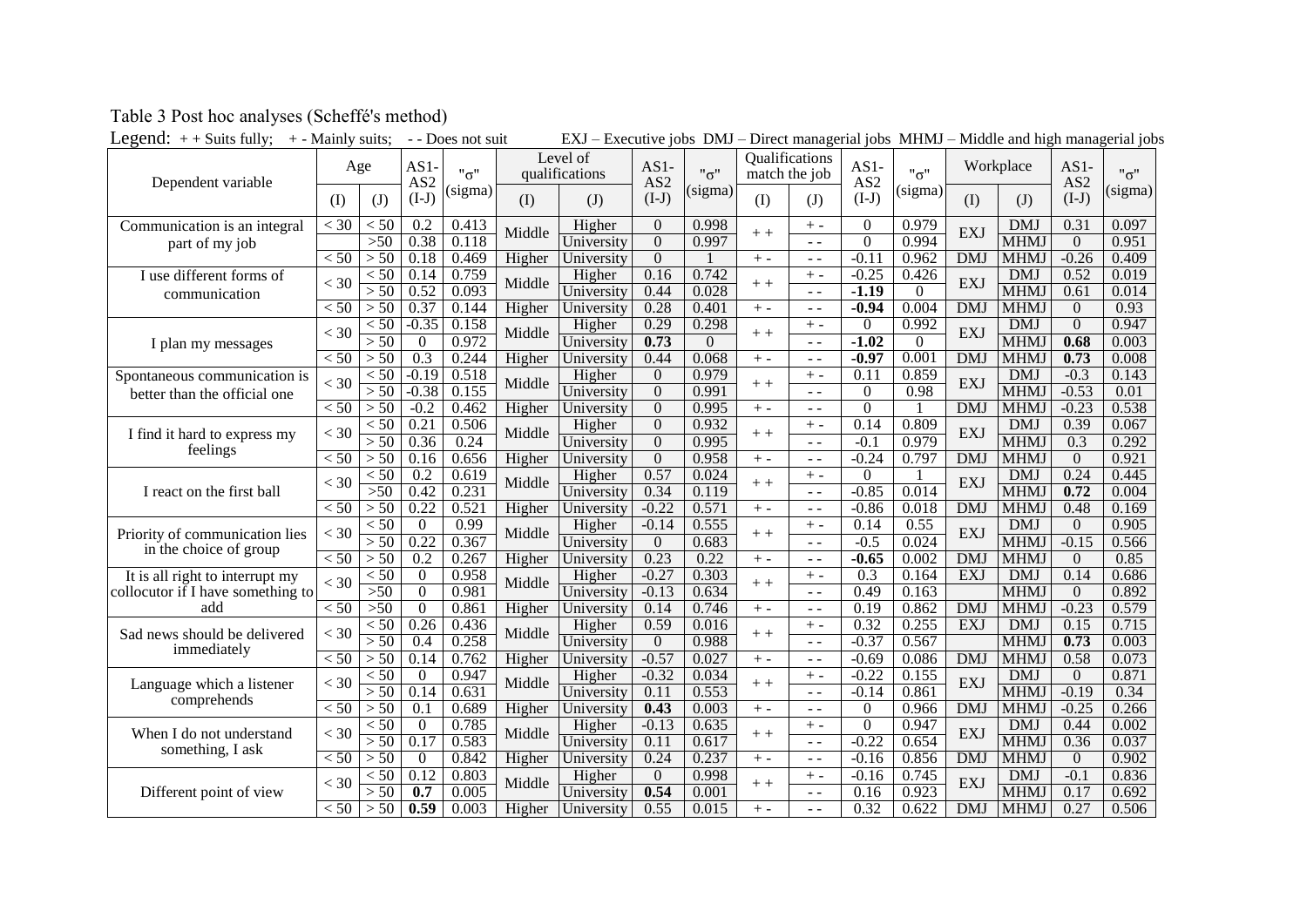| Dependent variable                                | Age              |                          | $AS1-$<br>AS <sub>2</sub> | "0"              |        | Level of<br>qualifications | $AS1-$<br>AS <sub>2</sub> | "σ"            | match the job | Qualifications         | $AS1-$<br>AS <sub>2</sub>    | "0"                   |            | Workplace<br>$AS1-$<br>AS <sub>2</sub> |                  | "0"           |
|---------------------------------------------------|------------------|--------------------------|---------------------------|------------------|--------|----------------------------|---------------------------|----------------|---------------|------------------------|------------------------------|-----------------------|------------|----------------------------------------|------------------|---------------|
|                                                   | $($ $\Gamma$     | (J)                      | $(I-J)$                   | (sigma)          | (I)    | (J)                        | $(I-J)$                   | (sigma)        | (I)           | (J)                    | $(I-J)$                      | (sigma)               | (I)        | (J)                                    | $(I-J)$          | (sigma)       |
|                                                   | $<$ 30           | $\leq 50$                | 0.43                      | 0.061            | Middle | Higher                     | $\theta$                  | 0.977          | $+ +$         | $+ -$                  | $-0.45$                      | 0.024<br>0.981<br>0.1 | EXJ        | <b>DMJ</b>                             | $-0.35$          | 0.139         |
| The same communication style                      |                  | > 50                     | 0.38                      | 0.235            |        | University                 | 0.13                      | 0.716          |               | $\sim$ $\sim$          |                              |                       |            | <b>MHMJ</b>                            | $\Omega$         | 0.985         |
|                                                   | < 50             | > 50                     | $\theta$                  | 0.953            | Higher | University                 | $\Omega$                  | 0.912          | $+ -$         | $\sim$ $\sim$          | 0.55                         | 0.171                 | <b>DMJ</b> | MHMJ                                   | 0.38             | 0.271         |
| I find it hard to express my                      | $<$ 30           | $\overline{<}50$<br>> 50 | 0.22<br>0.53              | 0.539<br>0.097   | Middle | Higher                     | 0.36<br>0.14              | 0.247<br>0.701 | $+ +$         | $+ -$                  | $\boldsymbol{0}$<br>$\Omega$ | 0.969<br>0.999        | EXJ        | <b>DMJ</b><br><b>MHMJ</b>              | $\Omega$<br>0.54 | 0.93<br>0.053 |
| feelings                                          | $\overline{<}50$ | > 50                     | 0.31                      | 0.291            |        | University                 | $-0.21$                   | 0.62           |               | $ -$                   | $\overline{0}$               | 0.999                 | <b>DMJ</b> | <b>MHMJ</b>                            |                  | 0.066         |
|                                                   |                  | $\overline{<}50$         | $\mathbf{0}$              | 0.998            | Higher | University                 | 0.21                      | 0.465          | $+ -$         | $\sim$ $\sim$<br>$+ -$ | $\overline{0}$               |                       |            | <b>DMJ</b>                             | 0.61<br>$\theta$ | 0.983         |
| Even when I what someone                          | $<$ 30           |                          |                           |                  | Middle | Higher                     |                           |                | $+ +$         |                        |                              |                       | EXJ        |                                        |                  |               |
| wants to say I wait for them to                   |                  | > 50                     | 0.22                      | 0.543            |        | University                 | 0.34                      | 0.039          |               | $=$ $-$                | $-0.54$                      | 0.07                  |            | <b>MHMJ</b>                            | $\Omega$         | 0.997         |
| say and then answer                               | < 50             | $<$ 30                   | $\Omega$                  | 0.998            | Higher | University                 | 0.14                      | 0.729          | $+ -$         | $\sim$ $\sim$          | $-0.55$                      | 0.076                 | <b>DMJ</b> | <b>MHMJ</b>                            | $\Omega$         | 0.997         |
|                                                   | $<$ 30           | $\overline{<}50$         | $-0.47$                   | 0.036            | Middle | Higher                     | 0.13                      | 0.805          | $+ +$         | $+ -$                  | $-0.13$                      | 0.857                 | EXJ        | <b>DMJ</b>                             | 0.26             | 0.341         |
| When I give instructions, I ask<br>for a feedback |                  | > 50                     | 0.24                      | 0.552            |        | University                 | $\Omega$                  | 0.945          |               | $\sim$ $\sim$          | 0.12                         | 0.97                  |            | <b>MHMJ</b>                            | $-0.12$          | 0.829         |
|                                                   | $\overline{<}50$ | > 50                     | $\overline{0.7}$          | $\boldsymbol{0}$ | Higher | University                 | $-0.18$                   | 0.664          | $+ -$         | $ -$                   | 0.25                         | 0.801                 | <b>DMJ</b> | <b>MHMJ</b>                            | $-0.38$          | 0.277         |
|                                                   | $<$ 30           | < 50                     | 0.26                      | 0.322            | Middle | Higher                     | $\Omega$                  | 0.998          | $+ +$         | $+ -$                  | 0.22                         | 0.443                 | EXJ        | <b>DMJ</b>                             | $-0.54$          | 0.005         |
| Individuals with a problem in<br>communication    |                  | > 50                     | 0.38                      | 0.186            |        | University                 | $-0.32$                   | 0.087          |               | $\sim$ $\sim$          | 0.7                          | 0.022                 |            | <b>MHMJ</b>                            | $-0.37$          | 0.129         |
|                                                   | < 50             | > 50                     | 0.13                      | 0.753            | Higher | University                 | $-0.31$                   | 0.249          | $+ -$         | $ -$                   | 0.48                         | 0.236                 | <b>DMJ</b> | <b>MHMJ</b>                            | 0.16             | 0.76          |
|                                                   | $<$ 30           | < 50                     | $\theta$                  | 0.991            | Middle | Higher                     | $\theta$                  | 0.995          | $+ +$         | $+ -$                  | 0                            | 0.931                 | EXJ        | <b>DMJ</b>                             | $\Omega$         | 0.958         |
| I address the responsible person                  |                  | > 50                     | 0.31                      | 0.116            |        | University                 | $\overline{0}$            | 0.929          |               | $=$ $-$                | $\overline{0}$               | 0.984                 |            | <b>MHMJ</b>                            | 0.16             | 0.481         |
|                                                   | < 50             | > 50                     | 0.3                       | 0.048            | Higher | University                 | $\overline{0}$            | 0.979          | $+ -$         | $\sim$ $\sim$          | $\boldsymbol{0}$             |                       | <b>DMJ</b> | <b>MHMJ</b>                            | 0.2              | 0.466         |
|                                                   | $<$ 30           | $\overline{<}50$         | $\Omega$                  | 0.985            | Middle | Higher                     | $\Omega$                  | 0.769          | $+ +$         | $+ -$                  | $-0.23$                      | 0.072                 | EXJ        | <b>DMJ</b>                             | $\Omega$         | 0.772         |
| I take written communication                      |                  | > 50                     | $\overline{0}$            | 0.935            |        | University                 | 0.23                      | 0.037          |               | $\sim$ $\sim$          | $\overline{0.11}$            | 0.902                 |            | <b>MHMJ</b>                            | 0.17             | 0.334         |
| seriously                                         | $\overline{<}50$ | > 50                     | $\Omega$                  | 0.961            | Higher | University                 | 0.15                      | 0.426          | $+ -$         | $\sim$ $\sim$          | 0.33                         | 0.152                 | <b>DMJ</b> | <b>MHMJ</b>                            | 0.1              | 0.772         |
|                                                   | $<$ 30           | $\overline{<}50$         | 0.24                      | 0.17             |        | Higher                     | $\theta$                  | 0.974          |               | $-0.21$<br>$+ -$       | 0.245                        | EXJ                   | <b>DMJ</b> | $-0.12$                                | 0.586            |               |
| I focus my concentration on<br>details            |                  | > 50                     | 0.32                      | 0.108            | Middle | University                 | 0.21                      | 0.133          | $+ +$         | $\frac{1}{2}$          | $-0.22$                      | 0.616                 |            | <b>MHMJ</b>                            | $\Omega$         | 0.905         |
|                                                   | $\overline{<}50$ | > 50                     | $\Omega$                  | 0.778            | Higher | University                 | 0.18                      | 0.4            | $+ -$         | $ -$                   | $\boldsymbol{0}$             |                       | <b>DMJ</b> | <b>MHMJ</b>                            | 0.19             | 0.521         |
|                                                   | $<$ 30           | < 50                     | 0.27                      | 0.138            | Middle | Higher                     | 0.13                      | 0.647          | $+ +$         | $+ -$                  | $-0.11$                      | 0.774                 | EXJ        | <b>DMJ</b>                             | $\theta$         | 0.996         |
| I use humor in communication                      |                  | > 50                     | 0.34                      | 0.108            |        | University                 | $\overline{0}$            | 0.961          |               | $\sim$ $\sim$          | 0.13                         | 0.901                 |            | <b>MHMJ</b>                            | $\Omega$         | 0.931         |
|                                                   | < 50             | > 50                     | $\boldsymbol{0}$          | 0.835            | Higher | University                 | $\mathbf{0}$              | 0.787          | $+ -$         | $\sim$ $\sim$          | 0.25                         | 0.602                 | <b>DMJ</b> | <b>MHMJ</b>                            | $\overline{0}$   | 0.968         |
| I also pay attention to non-                      | $<$ 30           | $\overline{<}50$         | $\overline{0.1}$          | 0.824            | Middle | Higher                     | $-0.13$                   | 0.737          | $+ +$         | $+ -$                  | $\overline{0}$               |                       | EXJ        | <b>DMJ</b>                             | $\overline{0}$   | 0.95          |
| verbal speech                                     |                  | > 50                     | 0.14                      | 0.793            |        | University                 | 0.15                      | 0.53           |               | $\sim$ $\sim$          | 0.81                         | 0.003                 |            | <b>MHMJ</b>                            | $-0.28$          | 0.282         |
|                                                   | < 50             | > 50                     | $\overline{0}$            | 0.977            | Higher | University                 | 0.29                      | 0.26           | $+ -$         | $ -$                   | 0.81                         | 0.004                 | <b>DMJ</b> | <b>MHMJ</b>                            | $-0.33$          | 0.287         |
| I pay attention that non-verbal                   | $<$ 30           | < 50                     | $-0.12$                   | 0.681            | Middle | Higher                     | 0.21                      | 0.365          | $++$          | $+ -$                  | $\overline{0}$               | 0.976                 | EXJ        | <b>DMJ</b>                             | $\theta$         | 0.764         |
| signals are consistent with the                   |                  | > 50                     | $\Omega$                  | 0.894            |        | University                 | 0.21                      | 0.216          |               | $\sim$ $\sim$          | 0.43                         | 0.141                 |            | <b>MHMJ</b>                            | $-0.24$          | 0.279         |
| verbal ones                                       | < 50             | > 50                     | $\theta$                  | 0.954            | Higher | University                 | $\overline{0}$            |                | $+ -$         | $\sim$ $\sim$          | 0.48                         | 0.091                 | <b>DMJ</b> | <b>MHMJ</b>                            | $-0.15$          | 0.722         |
| I look straight in the eye                        | $<$ 30           | < 50                     | $\theta$                  | 0.87             | Middle | Higher                     | $\Omega$                  | 0.956          | $+ +$         | $+ -$                  | 0.14                         | 0.536                 | EXJ        | <b>DMJ</b>                             | $\Omega$         | 0.958         |
|                                                   |                  | > 50                     | 0.13                      | 0.671            |        | University                 | 0.2                       | 0.123          |               | $ -$                   | $\Omega$                     |                       |            | <b>MHMJ</b>                            | 0.15             | 0.489         |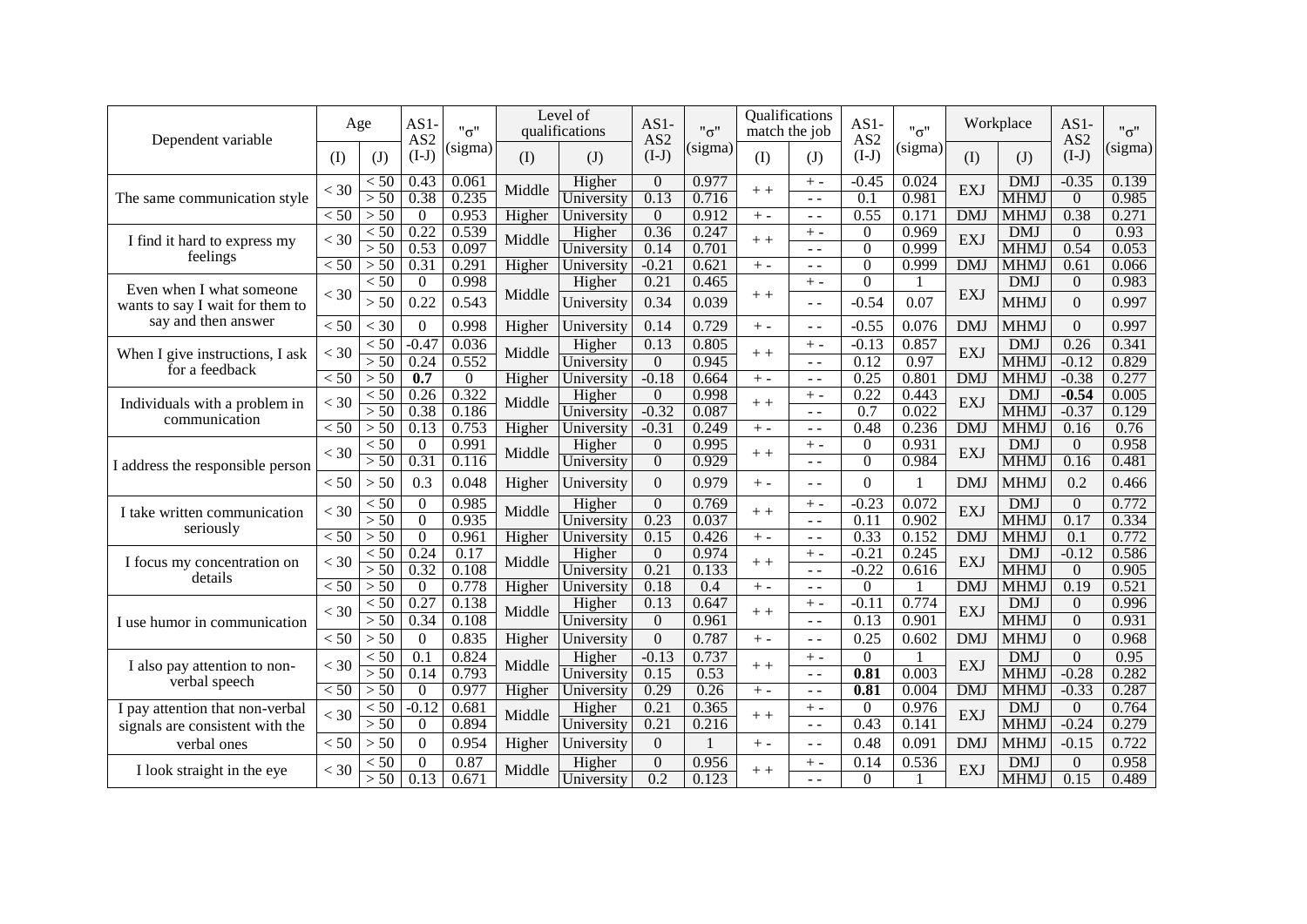The results processed showed that the age of respondents does not seriously affect the communication of business people.

Based on the results obtained (Table 2 and 3), it can be noticed that a statistically significant difference between the respondents aged up to 30 and over 50 years and aged up to 50 and over 50 exists in terms of their reactions in situations where the points of view of the other speaker differ from their own. People over the age of 50 tend to avoid getting angry or upset when other people have points of view different than theirs. Additionally, a statistically significant difference exists at level 0.01 between respondents aged up to 50 and over 50 years in terms of asking for a feedback from the people they have given instructions. People between the age of 30 and 50 less tend to ask for feedback when they have given instructions.

Further variance analysis of the results obtained shows statistically significant differences between the respondents with secondary and university education in terms of planning the messages to be delivered to other collocutors. University-educated respondents have greater tendency to plan their messages. This relation could have been assumed since it shows that university-educated people are better prepared for communication and more complex communication that they carry out.

 When compared to the education of respondents, the answers show a statistically significant difference in terms of their tendency to get upset in the situations when their points of view are different from the listener's. Respondents with secondary education get upset more often than the university-educated ones when such difference exists.

By the analysis of this information, another statistically significant difference between the indicators obtained may be noticed. It can be noted that there is a significant difference between the respondents with higher and university education in terms of their tendency to use a language their listeners understand, namely "in favor of" the university-educated respondents. They try harder than other groups to use a language of their listeners.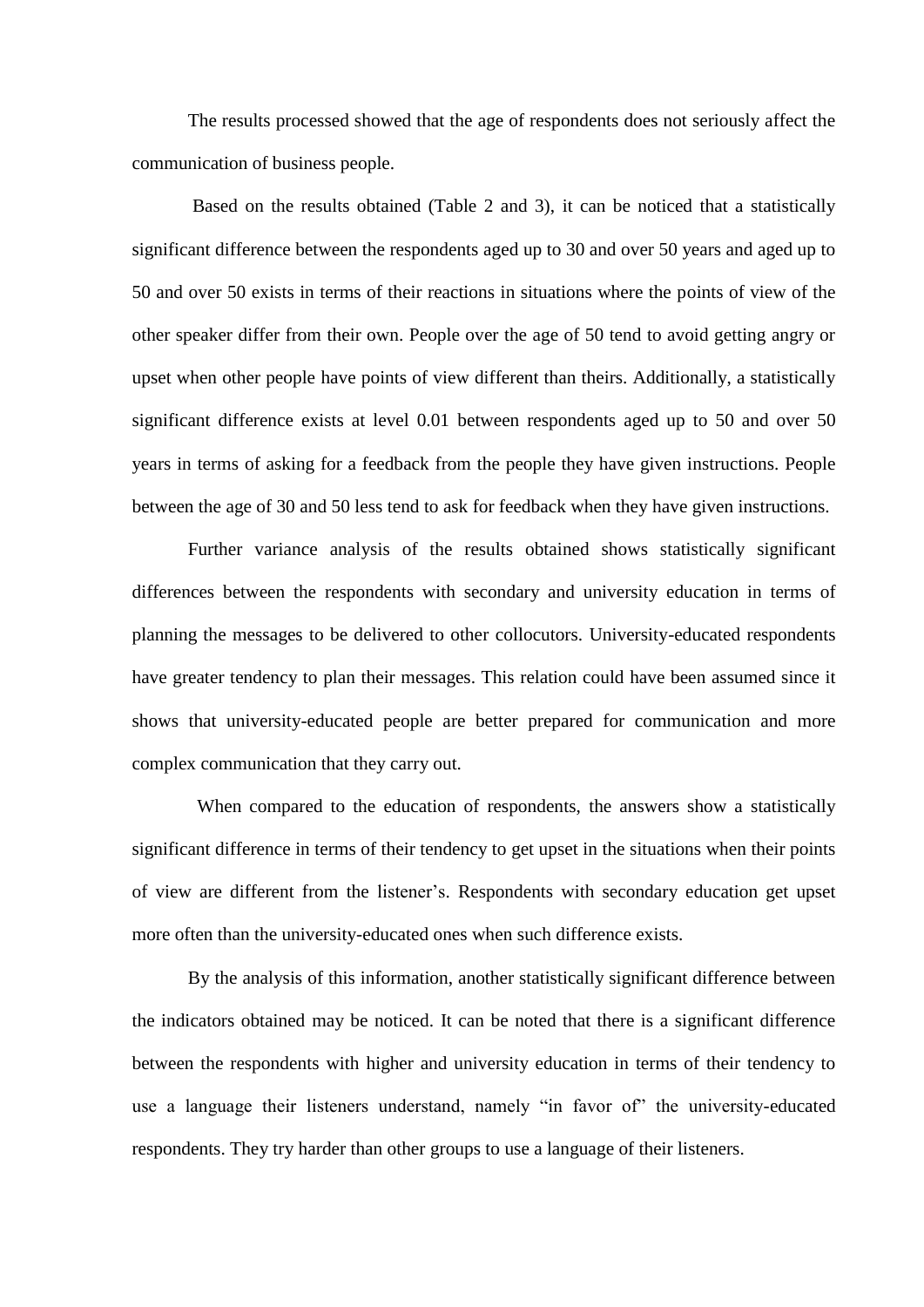In addition to the above results, those related to the relevance of actual education, i.e. education of respondents according to their school documentation, were also analyzed. According to the data obtained for this group, respondents whose education is not adequate for the job they carry out differ from those whose education is adequate for their job in terms of the use of different information means. The respondents, where these differences exist, use different means of communication more rarely than their colleagues. This group of business people probably works at more simple and less responsible positions.

People on inadequate job positions show another statistically significant difference in comparison to their "more adapted" colleagues, namely the position that communication skills are a priority in selecting the members of groups and work teams. Non-verbal speech also shows to be linked to the adequate occupation. Employees whose education is not adequate for their position pay more attention to non-verbal signals and symbols.

The fourth group of statistical data is related to a position and type of work and their repercussions on the manner of communication of thus classified respondents. The type of work appears to be a significant predictor in communication planning. People in the position of an immediate manager plan their communication the least, while people carrying out the tasks of a medium-level or high-level manager do so most frequently. Immediate managers most often react immediately, promptly, and find it hard to deliver news. Respondents carrying out executive operations believe that there are more people with communication problems in the organization than believed by the people in positions of immediate managers. Immediate executives plan their communication very seldom. Executives communicate without any plan and impulsively, and they do the same when delivering either bad or sad news to their listeners.

 Statistically significant differences at 0.01 level of significance exist between the executives and managers in terms of perception of the existence of communication difficulties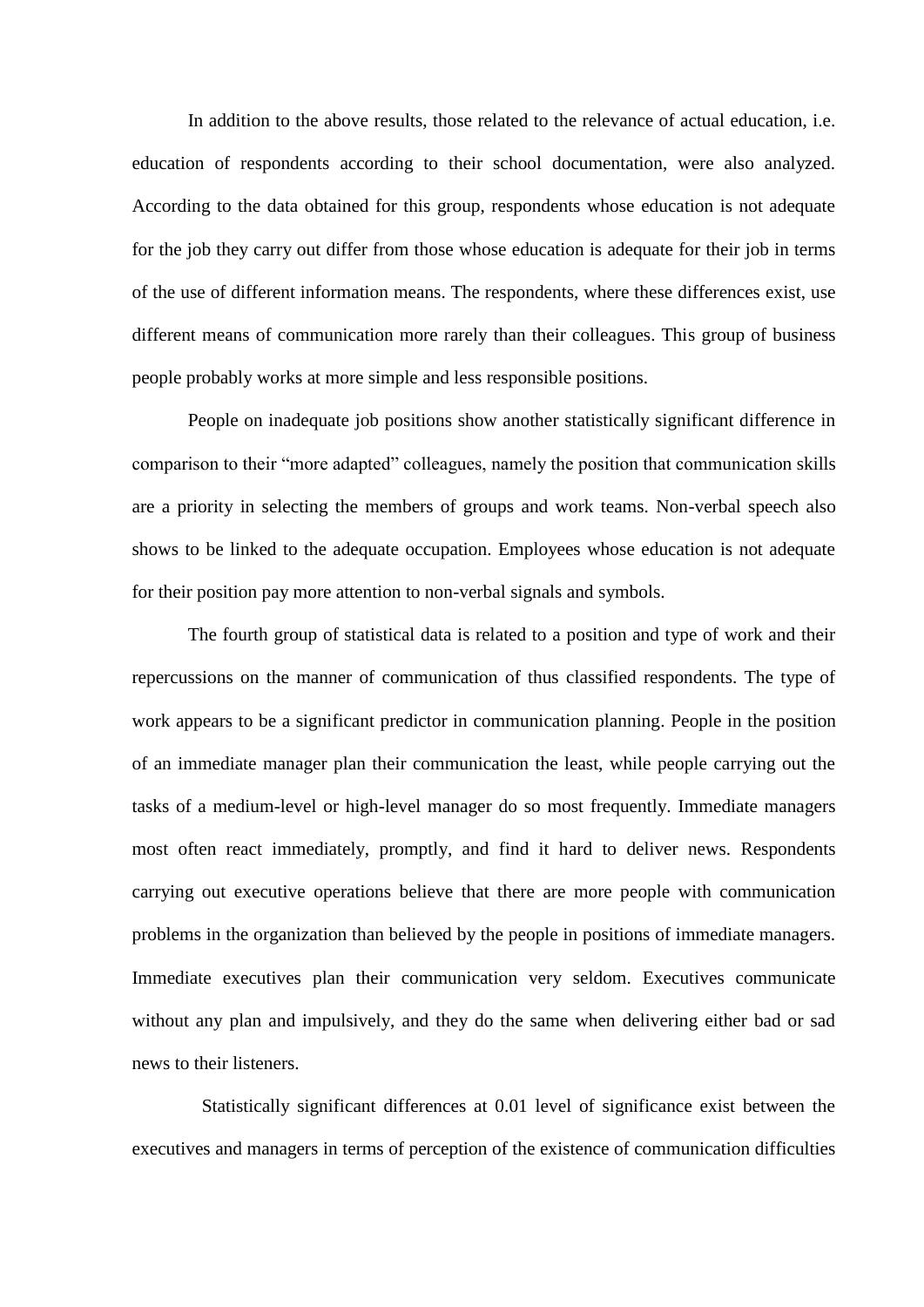with other people. Executives believe that their colleagues and co-workers in the organization show such difficulties more often, while managers perceive these difficulties in lesser scope.

## **CONCLUSION**

The information obtained by comprehensive statistical processing has confirmed the expectations in terms of correlations although such correlations are not "strong". Scarcity of obtained correlations in terms of the proof of their statistical significance depends not only on the sample scope, but also on the sparse answers in the corpus of dependent variables.

Despite the scarcity of results, all the individual hypotheses have been confirmed by the results of research. Individual characteristics of business people and their position within the organization, such as their age, years of service, professional qualifications, position in the management system, tendency towards a potential fluctuation, belonging to a sector, have proved to be significant correlations (positive or negative) in the manner of their communication in terms of the quality and effectiveness of communication established.

Based on the statistically verified hypotheses of the specific general level, it may be concluded that the obtained results also confirm the general hypothesis, i.e. that individual characteristics of business people and their organizational status impact the quality and effectiveness of communications they establish. Thereby the objective of entire research was successfully fulfilled.

# **Works Cited**

Anon. (2006, 05 01). *kolb learning styles.* Retrieved 10 10, 2011, from businessballs: http://www.businessballs.com/kolblearningstyles.htm

Anon. (2011). *P values*. Retrieved 10 10, 2011, from StatsDirect Limited: http://www.statsdirect.com/help/basics/pval.htm

Artley, W., & Stroh, S. (2011). *The performance-Based Management: Establishing an Integrated Performance Measurement System.* Oak Ridge Institute for Science & USA Department of Energy.

ASHA. (1992). *Guidelines for meeting the communication needs of persons with severe disabilities.* Retrieved 10 10, 2011, from ASHA: www.asha.org/policy or www.asha.org/njc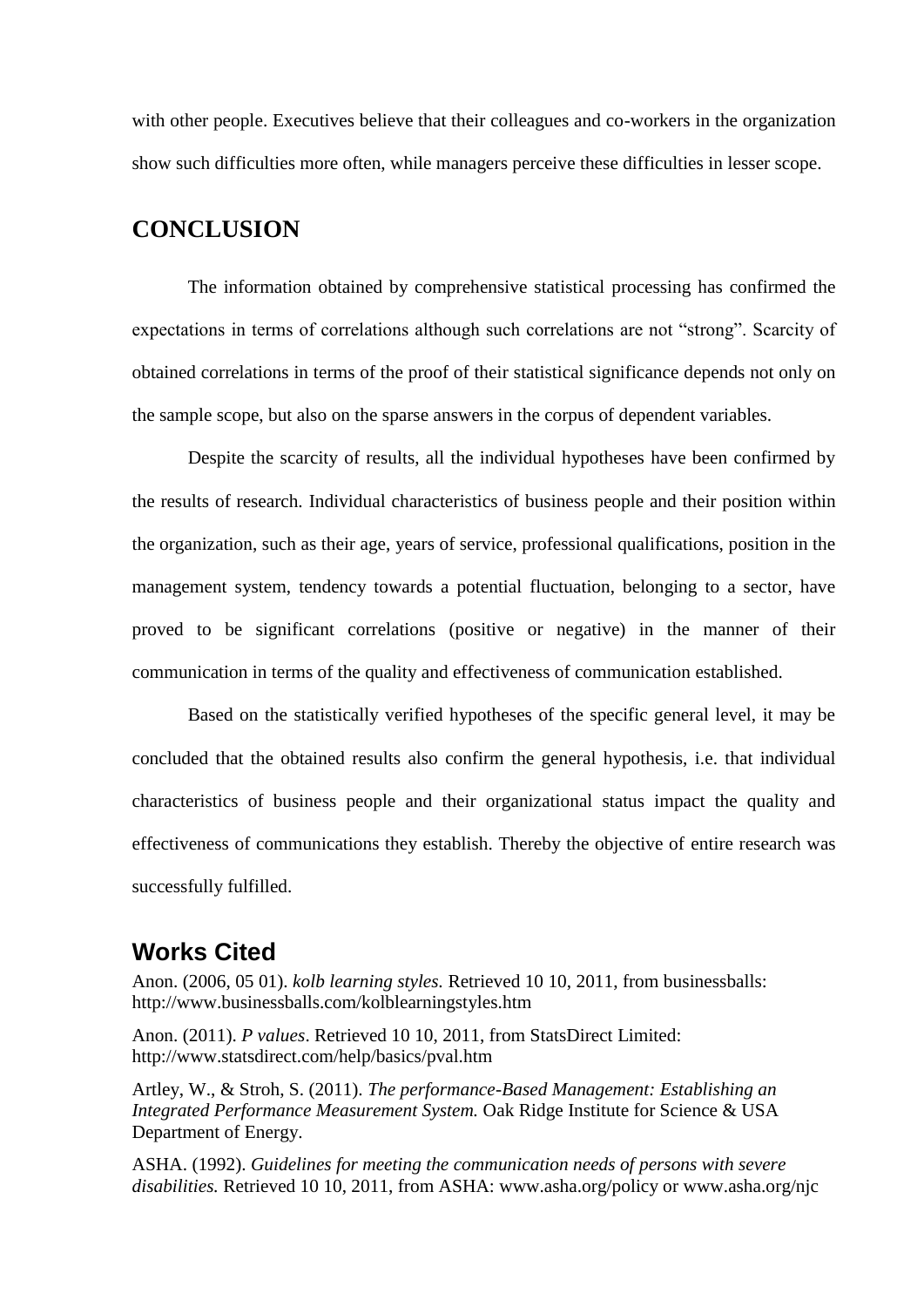Barnard, C. (1938). *The Functions of the Executive.* Cambridge: MA: Harvard University Press.

Binneman, D. (2010, 04 13). *Communication Is The Key To Successfully Implementing Any Large-scale Organizational Change.* Retrieved 10 10, 2011, from Deon Binneman on Reputation: http://deonbinneman.wordpress.com/2010/04/13/communication-is-the-key-tosuccessfully-implementing-any-large-scale-organizational-change/

Cekerevac, Z., & Ristic, S. (2006). Communications: The way of transmitting messages and communication skill. *Komunikácie - Communications* (No. 4), 61-65.

Dcamp, K. (2003). *Human resources in the 21st century.* (M. Effron, R. Gandossy, & M. Goldsmith, Eds.) New Jersey: John Willey & Sons, Inc.

Evans, D., Hearn, M., Uhlemann, M., & Ivey, A. (2011). *Essential Interviewing: A Programmed Approach to Effective Communication.* Belmont, Ca: Cengage Learning.

Killian, S. (2009, 05 01). *David Kolb and Learning Styles.* Retrieved 10 10, 2011, from The Effective Leadership Development Community:

http://effective.leadershipdevelopment.edu.au/david-kolb-learning-styles/experientiallearning/

King, A. (2007, 01 09). *10 Tips for Effective Communication.* Retrieved 10 10, 2011, from Ezine@rticles: http://ezinearticles.com/?10-Tips-for-Effective-Communication&id=413477

Krizan, A. C., Merrier, P., Logan, J. P., & Williams., K. S. (2008). *Business Communication.* Mason, OH: Thomson South-Western.

LS. (2002, 11 4). *Communication process.* Retrieved 10 10, 2011, from LINCSearch Center for Literacy Studies, University of Tennessee: http://www.cls.utk.edu/pdf/ls/Week1\_Lesson7.pdf

Mackin, D. (2009, 10 29). *Deb's Top Ten Tips for Effective Communication.* Retrieved 10 10, 2011, from NewDirections Consulting, Inc.:

http://www.newdirectionsconsulting.com/2009/10/debs-top-ten-tips-for-effectivecommunication/

Mangad, R. (2011). *Ten Tips for Effective Communication.* Retrieved 10 10, 2011, from Chillibreezewriter:

http://www.chillibreeze.com/articles/Tentipstocommunicateeffectively.asp#a

Meesala, A. (2007, 11 12). *Understanding the Communication Process - The Key to Organisational Success.* Retrieved 10 10, 2011, from Ezine articles: http://ezinearticles.com/?Understanding-the-Communication-Process---The-Key-to-Organisational-Success&id=876670

O'Connor Leggett, B. (2011). Upward Communication: Impossible Mission? *IESE Universidad de Navara* , 16-19.

US FM 6-22. (2006, 10 12). Army Leadership - Competent, Confident, and Agile. *Field Manual , 6* (22).

Webster. (2011). *Merriam-Webster Dictionary*. Retrieved 10 10, 2011, from Merriam-Webster: http://www.merriam-webster.com/dictionary/communication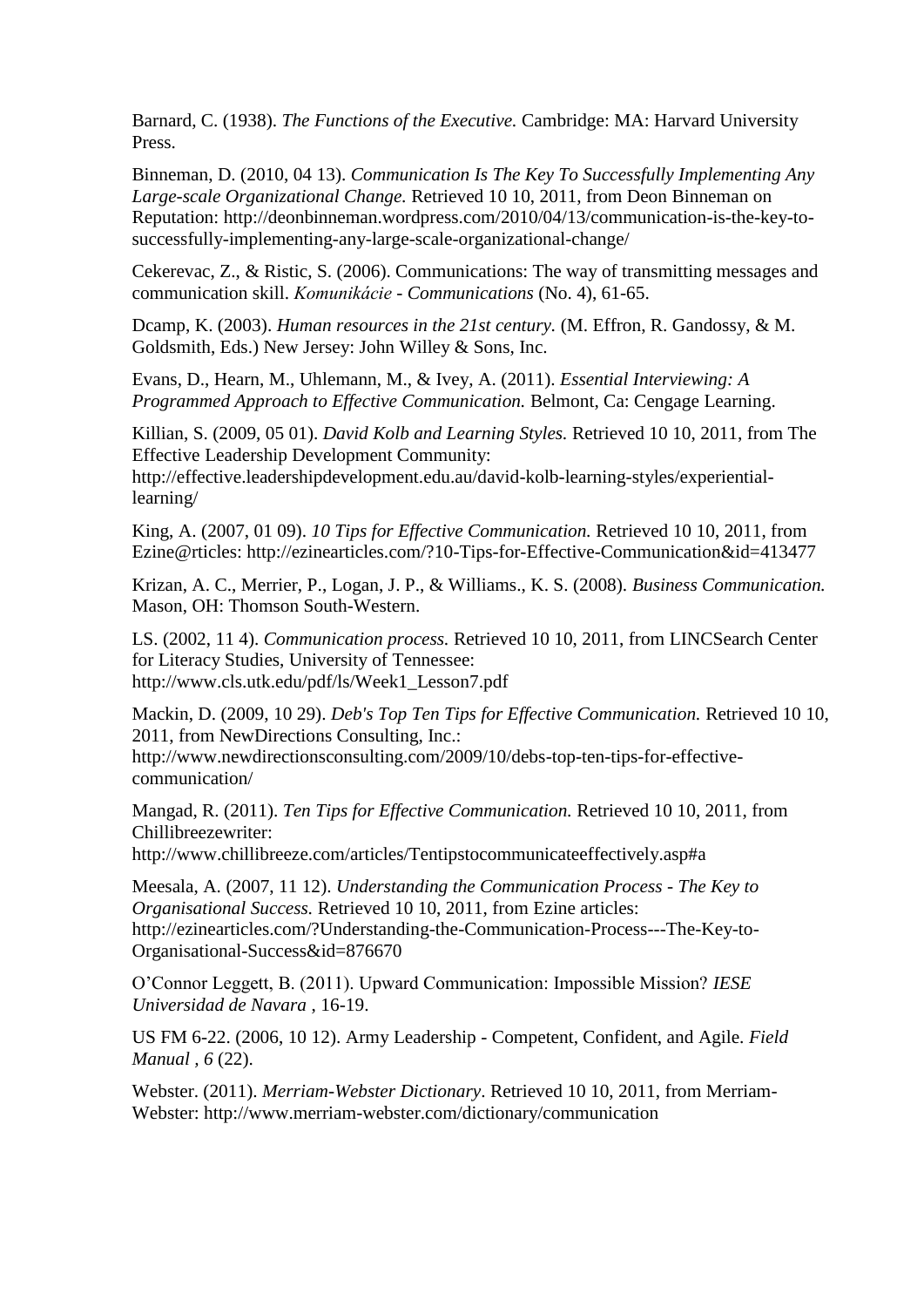Williams, J. T. (2011). *Obstacles in Effective Communication.* Retrieved 10 10, 2011, from Chron - More Small Business: http://smallbusiness.chron.com/obstacles-effectivecommunication-3175.html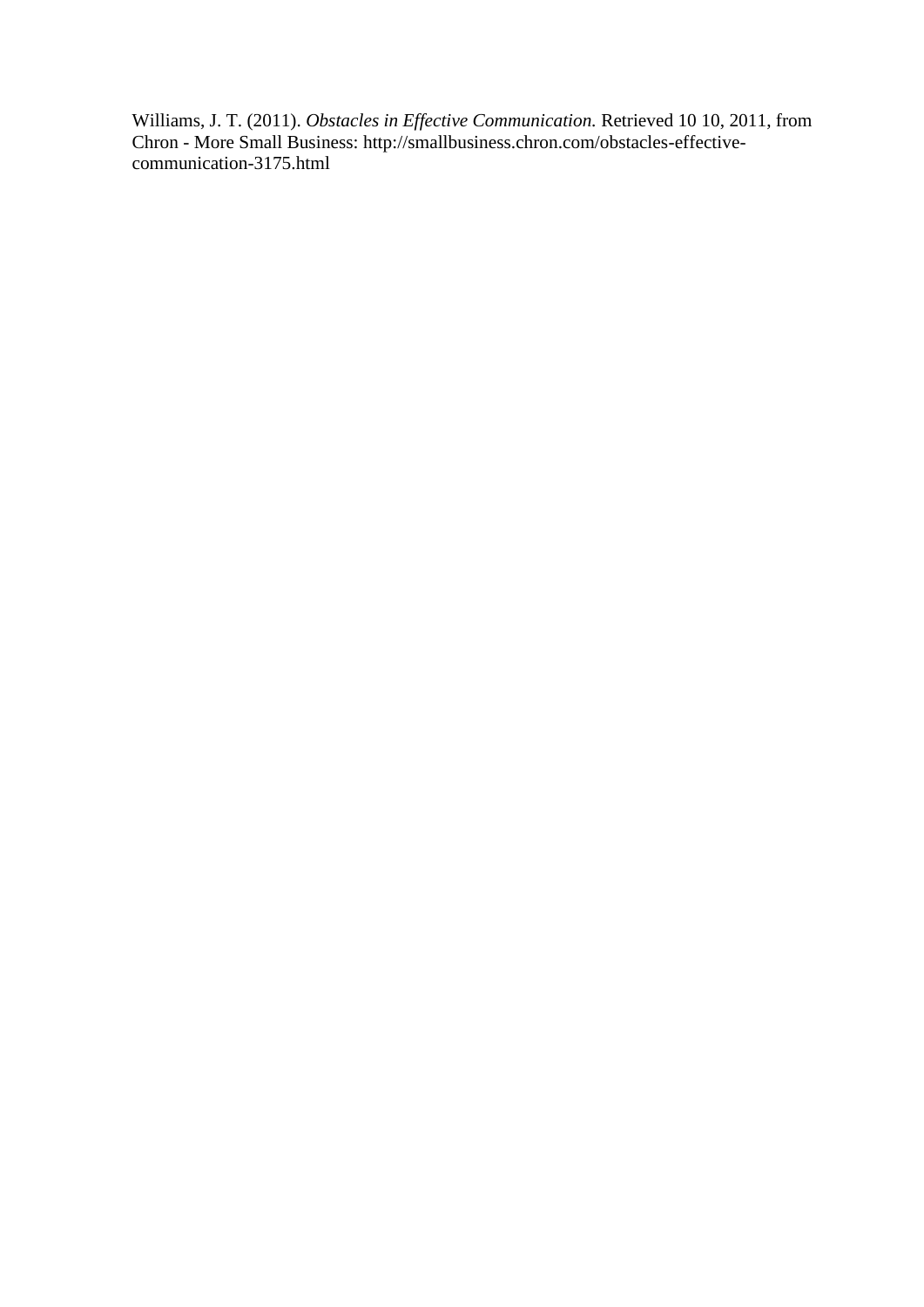## **LEADERSHIP COMPETENCE AND CHALLENGES IN THE COMMUNICATION PROCESS**

**S. R.** University of Belgrade - Faculty of organizational sciences, Belgrade

**D. M.** University of Belgrade - Faculty of organizational sciences, Belgrade

**Z. Č.** "Union" University Belgrade, Faculty of industrial management, Belgrade

**E. V. K.** University of Ljubljana, Faculty of Maritime Studies and Transportation

**S. S.** University of Sarajevo, Faculty of traffic and communication, Sarajevo

#### *Prevod naslova rada:*

## **LIDERSKE KOMPETENCIJE I IZAZOVI U PROCESU KOMUNIKACIJE**

## *SAŽETAK:*

*U radu se razmatra proces poslovne komunikacije, a posebno prepreke u komunikaciji. U uvodnom delu rada govori se o problemima koji nastaju zbog nekompetentnosti i/ili nedovoljne obučenosti menadžmenta. Posebno su naglašene intelektualne veštine. U kontekstu organizacionog ponašanja, intelektualne sposobnosti često se mogu podeliti na menadžerske veštine, liderske veštine, kao i veštine pregovaranja, komunikacije, prodaje, itd. U radu se ističe da značaj komunikacionih veština i činjenica da se te veštine mogu steći i učenjem. Zatim su predstavljeni neki modeli razvoja liderskih veština. Posebna pažnja je posvećena Dejvid Kolbovom konceptu učenja, kao i modelu američke vojske od jedanaest principa. Ovaj pristup "Be-Know-Do" primenjuju i mnoge velike kompanije.*

*U odeljku Proces komunikacije objašnjen je sistem prenošenja informacije sa govornika na slušaoca. Navedene su i osnovne prepreke dobrom razumevanju učesnika u komunikaciji, kao*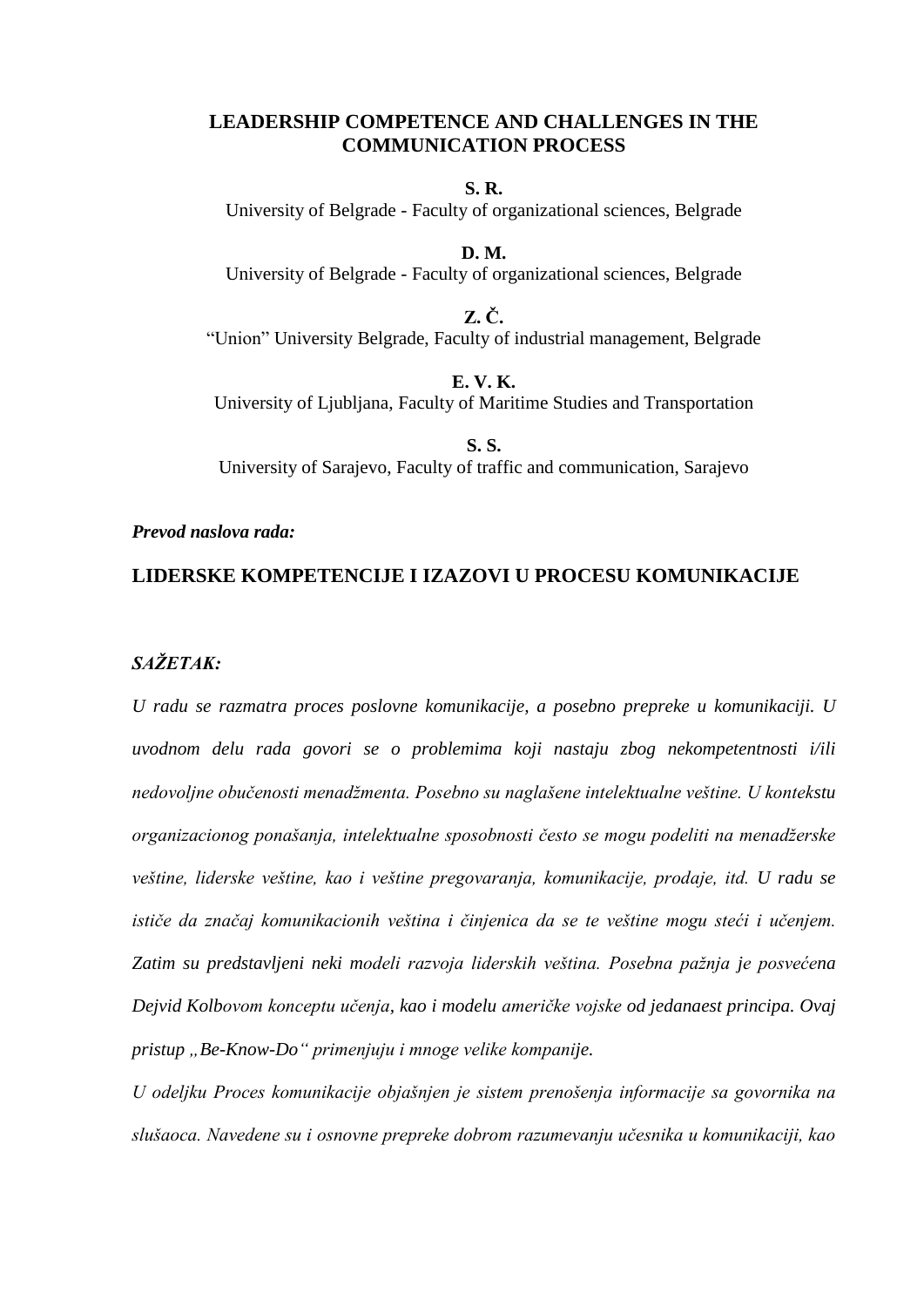*i napomene koje bi svakom učesniku u komunikaciji trebalo da budu na umu tokom komunikacije.*

*U okviru pripreme istraživanja, autori su postavili generalnu hipotezu:* 

*Individulane osobine poslovnih ljudi i njihov organizacioni status utiču na kvalitet i efikasnost komunikacija koje oni uspostvljaju.*

*Pored nje postavili su i pet posebnih hipoteza:*

- *1. Starost ispitanika ne pokazaje veliki uticaj na način komuniciranja poslovnih ljudi;*
- *2. Visina školske spreme utiče na sklonost ka planiranju poruka koje će sopštiti sagovornicima;*
- *3. Ispitanici sa različitim nivoima školske spreme međusobno se značajno razlikuju u pogledu nastojanja da koriste jezik koji njihovi slušaoci razumeju;*
- *4. Radnici čija sprema nije u skladu sa njihovim radnim mestom više obraćaju pažnju na neverbalne signale i simbole.*
- *5. Vrsta posla utiče na planiranje komunikacije.*

*Prepreke u komunikaciji su analizirane kroz obradu i analizu rezultata ankete u kojoj su bila postavljena 24 pitanja. Dobijeni rezultati u opsežnom postupku statističke obrade potvrdili su očekivanja u smislu korelacionih veza, mada te korelacione veze nisu "čvrste".* 

*Obrađeni rezultati su pokazali da starost ispitanika nije pokazala veći uticaj na način komuniciranja poslovnih ljudi. Ipak, postoji statistički značajna razlika između pojedinih grupa ispitanika u pogledu reagovanja na situacije u kojima se gledišta sagovornika razlikuju od njihovih. Osobe starije od 50 godina izbegavaju da se ljute ili uzbuđuju kada su gledišta drugih ljudi različita od njihovih. Takođe, statistički je značajna razlika između ispitanika u pogledu traženja povratne informacije. Osobe između 30 i 50 godina su najmanje sklone tome da traže povratnu informaciju kada daju uputstva.*